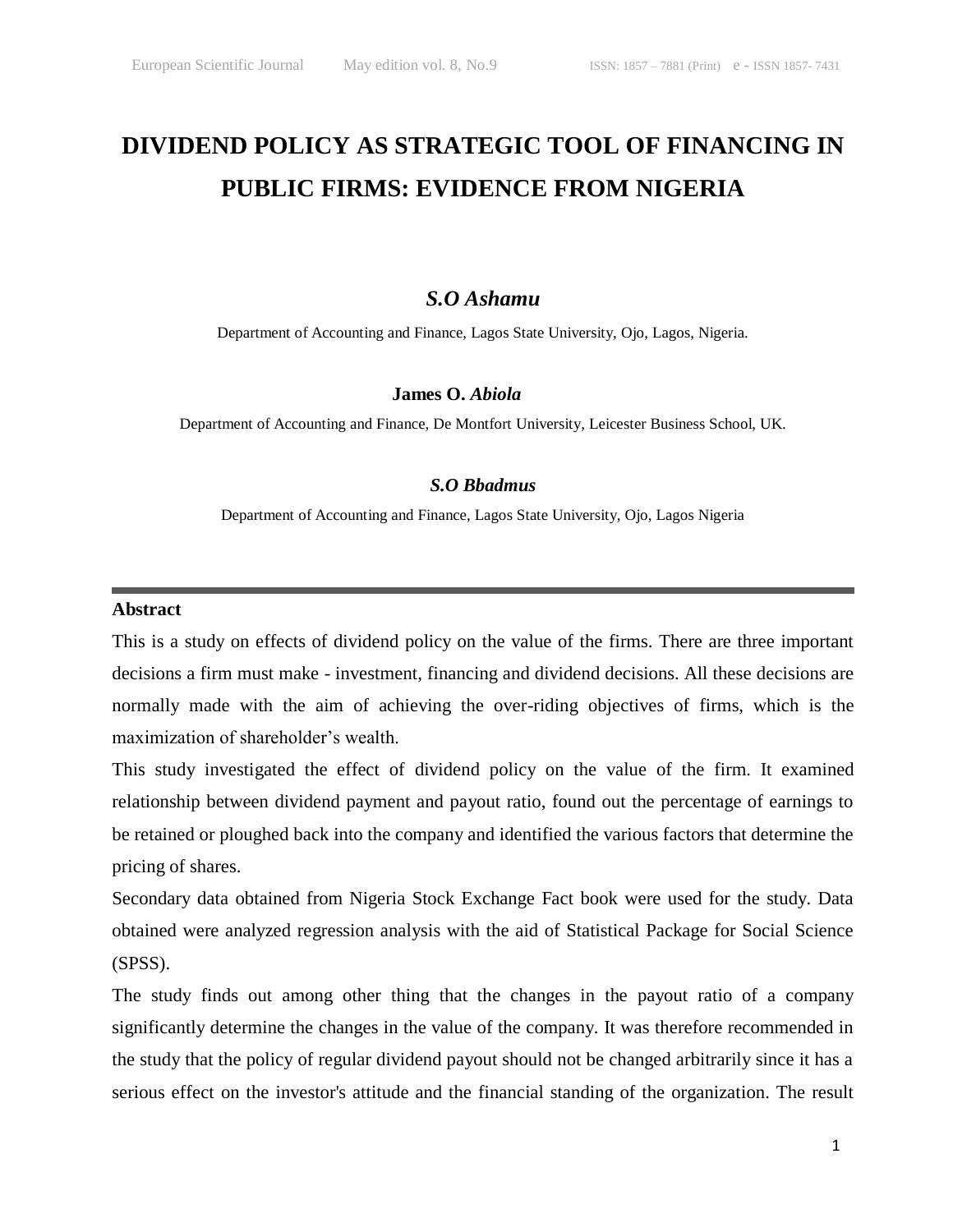has a clear implication for investing public, government policy makers and the firm's management.

**Keywords:** Dividend policy; Dividend decision; Payout ratio; company's valuation; investment

#### **Introduction**

The topic of dividend policy continues as one of the most challenging and controversial issues in corporate finance and financial economies. Research into dividend policy has, shown not only that a general theory of dividend policy remains elusive, but also that corporate dividend varies over time between firms. For a firm, which encounters financial difficulties, reliance is placed on retained earnings and accordingly results in lower payout ratios.

However, shareholders have keen enthusiastic interest in the outcome of their investments. These outcomes are expressed in terms of earnings and capital gains. These two ingredients are in turn affected by the quality of policies made by the management team of the enterprises. Among the most important decisions that management of an enterprise must take which has direct bearing on firms' continuity, earning potentials, investors satisfaction and share price gain is the decision to withhold or distribute net earnings as retained profit or dividends.

Pandey (1999), stated firmly that "Dividend policy is a decision by the financial manager whether the firm should distribute all profit or retain them or to distribute a portion and retain the balance. Dividend policy is an important aspect of corporate finance and dividends are major cash outlays for many corporations.

Garrison (1999) defined dividend policy as payments made to stockholders from a firm's earnings, whether those earnings were generated in the current period or in the previous period. Dividend could also be referred to as that part of the enterprise earning that is given to shareholders as interest on their investment. Also, it represents the return to investors who put their money at risk in the company. Company pays dividend to reward existing shareholders and encourage others that are prospective shareholders to buy new issues of the common stock at high price.

However, many seem obvious that a firm would always want to give as much as possible to its shareholders by paying dividends. It might seem equally obvious that a firm can always invest the money for its shareholders instead of paying it out. The heart of dividend policy question is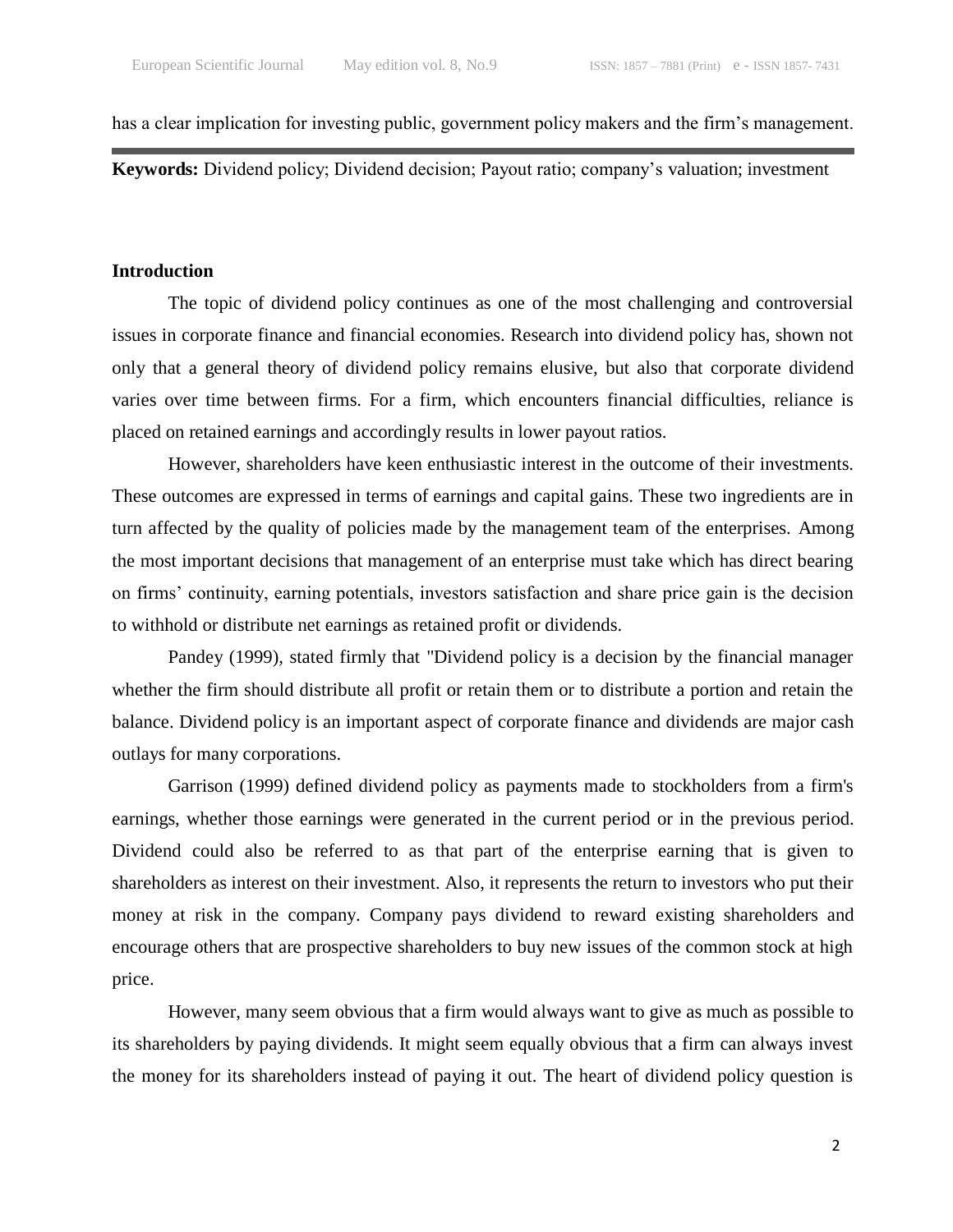should the firm payout money to its shareholders or should the firm take the money and invest it for shareholders into the enterprise business.

Moreover, it has been discovered that the dividend policy of a firm always have short term or long term effect on the market price of its shares. It shall be found out in the course of this research, the actual relationship between the dividend payout and dividend policy of companies' i.e payout ratio of the firm is a percentage of dividends to earnings.

It is quite difficult to clearly identify the effects of payout on firm's valuation. The valuation of a firm is a reflection of so many factors that the long run effect of payout is quite difficult to separate. Kehinde and Abiola (2001) viewed dividend policy as "the dividend policy of a firm accounts for how a firm divides its income between retained earnings and dividends. It states the policy measure of how much dividend to be declared, in what form should the dividend be declared- either as a cash dividend or as stock dividends. By dividend policy the corporate organization, strike a balance between current income to the shareholders and a future income. Income can be retained and reinvested into available profitable investment opportunities. The retained earnings provide the cheapest source of financing. This research is to examine empirically the dividend policy of all quoted companies (banks) in Nigeria and to present evidence on what determines corporate payout policy this market. In addition, it tends to identify the impact of dividend policy on company valuation and the various approaches to dividend payment to stakeholders as against retaining it for re-investment.

#### **Literature review**

#### **The Implication of Dividend Theories on Dividend Decision**

The aim of both relevant and irrelevant theories of dividend is to provide mechanism through which decision can be made with primary objectives of maximizing the value of firm's shares in the market and hence the wealth of the owner. This being a major concern of any corporate management presupposes that understanding the theories will greatly influence their dividend decisions.

 The relevancy theory of dividend posit some kind of relationship between the market value of shares and dividends policy of firm by stating certain level of pay-out ratios that optimizes the share value, given the relationship between returns "r" and cost of capital "k" which has some implication on corporate management. Also, it suggests that different mix of dividend payments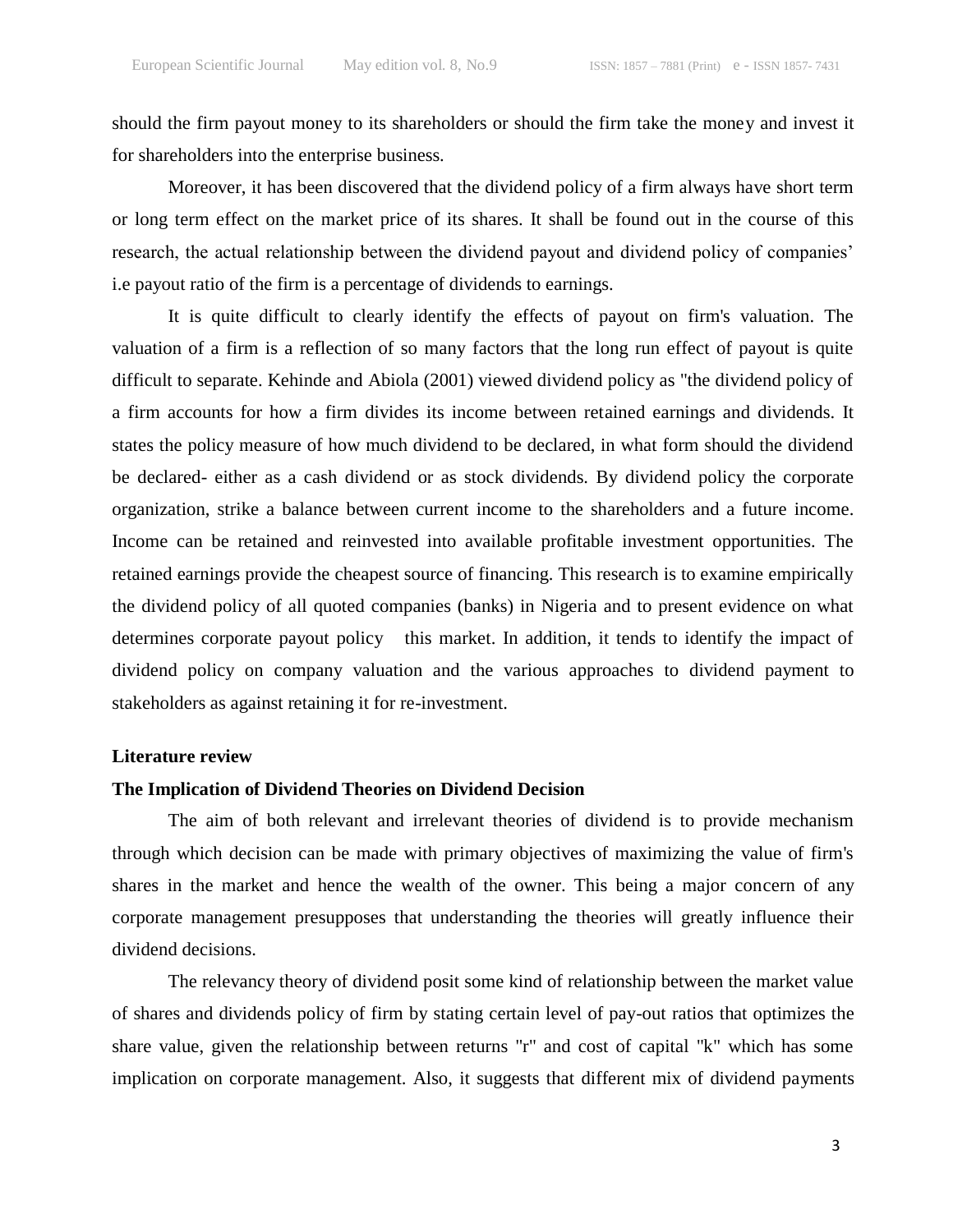and earnings retention. Thus, critical analysis and recognition of those facts by management will help in the formulation of a policy that will be beneficial to all.

The corporate management must however, be caution on the irrelevance theory. These because of the model are far from practical reality. The assumption of perfect market, no taxation, no transaction cost, possibility of arbitrage etc, are over simplified and very difficult to be obtained in practice.

For example, in Nigeria, the capital market contains 'all sort of imperfections that are regarded as absent by the protagonist of this theory. Consequently, the decision maker must watch his action while formulating dividend policy as it may cushion the value of his firm.

Scholars have over the years argued that it is irrelevant to determine dividend policy of a firm, while others said it is relevant. Those who argued that dividend policy has impact in determining the share price of a firm are referred to as proponent of relevance or preference theory. On the other hand, those who argued that it has no impact are called irrelevance theorist.

#### **Legal Consideration**

Companies always take into cognizance the government laws operating which may restrict its ability to pay dividends. The company and Allied Matter Act (CAMA) 1990 in Nigeria restrict payment of Dividend to only cumulative distributable earnings (Akinsulire, 2005).

#### **Stability of Dividends**

The stability of dividends means maintaining dividends position in relation to trend line or upward sloping. A policy of constant dividend per share or constant dividend per share plus extra dividend can be adopted by a company. However, a policy of paying out fixed percentage earnings as dividend will result in fluctuating dividends being paid out to shareholders. When earnings are cyclical, such policy would result in instability of dividend payments.

A firm pursuing a stable dividend policy will command a higher fixed percentage of earnings. The stability of dividends resolves uncertainty in the mind investors satisfies current income desires of some investors and legally meet the requirement of certain institution investors to invest in the share (Pandey, 1999).

#### **Concept of Capital Structure**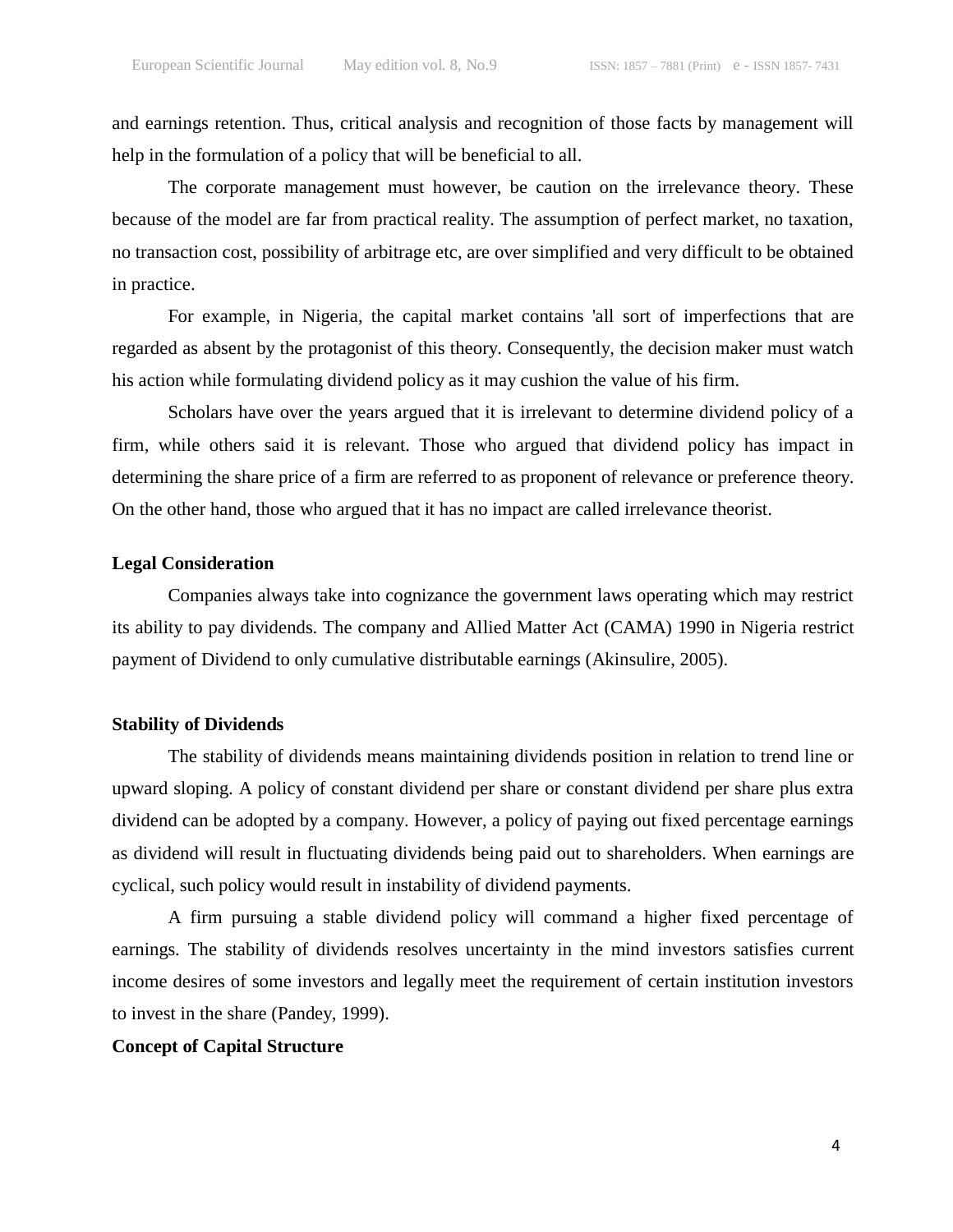Horne and Wachworiz (1993), defined capital structure as the mix or proportion of a firm's permanent long term financing represented debt, preferred stock and common stock equity. In this section, reference is focused on the mix of long term sources of funds such as debenture, long term debts, preference share capital and equity share capital.

Myers (1999) also distinguished between capital structure and financial securities. By financial structure he meant the allocation of ownership and control, which include division of the risk and return of the enterprises and particularly of its intangible assets between insider in the firm and outside.

Hadock and James (2002), evaluating the financial slack provided by the banking systems to companies report that the decision of financial of asset either through debt or equity is influenced by the market evaluation of the shares confirming the pecking order hypothesis. After analysis the financing decision of 500 non-financial companies, Hadlock and James (2002) conclude the firms choose bank financing because market interprets the loan as a positive step because companies prefer that financing which result into high returns.

Mesqita and Lara (2003), have studies the relationship between capital structure and profitability of the Brazilian firms. They are of the view that there is a difficult decision becomes more difficult when a company is operating in an unstable environment and this problem occur largely in Brazil. They have tried to examine the effects of debt or equity on profitability. Ordinary least square method used to examine the effect of short and long term financing on return on equity. They have concluded that, in the short-run there is possible relationship, while in the longrun there is inverse relationship between debt and profitability. On the other hand, the market also interpreted this as positive sign that company is anticipating for more returns so result goes up because if firm needs resources in short term then it try to take loan and have no intention to raise equity which is greater than debt. But due to high interest in Brazil in long term run, debt becomes more costly as compare to equity.

Ampton (1986) was of the view that it is logical for a firm to borrow up to a reasonable amount if it can earn a higher return on borrowing. This implies that a firm incurs debt to that level where return will be greater than the cost involved in incurring such debt..

Harries and Raviv (1991), also stated that the dynamic use of debt has received little attention in the vast of theoretical literature on capital structure.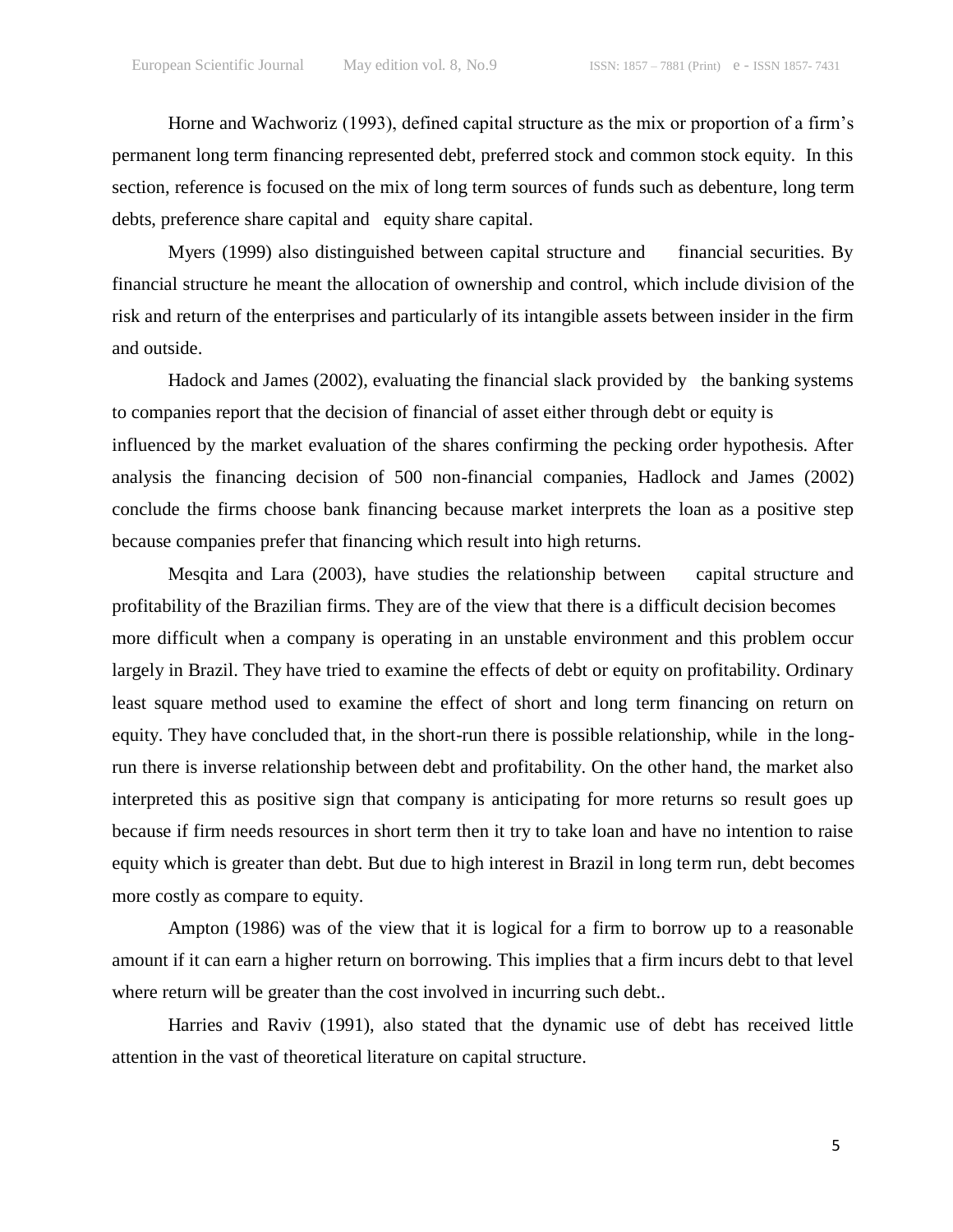#### **Capital structure theories**

The theory of capital structure is closely related to the firm's cost of capital as in Dixon  $(1986)$ . The debate concerns with whether or not there is an existence of "optimal" capital structure and the effect of capital structure on the cost of capital on one hand and the value of the firm on the other hand has been a major source of controversy among famous scholars and the field of finance. Those who asset the existence of optimal capital structure are found to take to traditional approach. While those who believe cost in optimal capital structure existence, are referred to as supporters of the Modiglinai and Miller (**MM)** hypothesis on capital structure inconsistent with the independent hypothesis and it support the traditional approach.

Other studies that support the traditional view include Wippern (1966). Pandey (1984), and Kehinde and Abiola (2002) wippern's study is designed to test the relationship between leverage and the value of the firm. He measures leverage as the ratio of fixed charges to minimum expected income in other to avoid the conceptual and statistical biases of the debt/equity ratio measurement. A proxy risk variables was admitted to the analysis as an adjustment for basic business risk. Thus, permitting tests of the equity yield/leverage relationship among firms from derives industries. His findings provided support for the view that shareholders wealth is enhanced by the firm's judicious used of fixed cost financing.

# **Modigliani and Miller Approach to Capital Structure**

The Modigliani-Miller theorem (of Franco Modigliani, Merton Miller) forms the basis for modern thinking on capital structure. The basic theorem states that, under a certain market price process (the classical random walk), in the absence of taxes, bankruptcy costs, agency costs, and asymmetric information, and in an efficient market, the value of a firm is unaffected by how that firm is financed. It does not matter if the firm's capital is raised by issuing stock or selling debt. It does not matter what the firm's dividend policy is. Therefore, the Modigliani—Miller theorem is also often called the capital structure irrelevance principle.

#### **Propositions**

The theorem was originally proven under the assumption of no taxes. It is made up of two propositions which can also be extended to a situation *with* taxes. Consider two firms which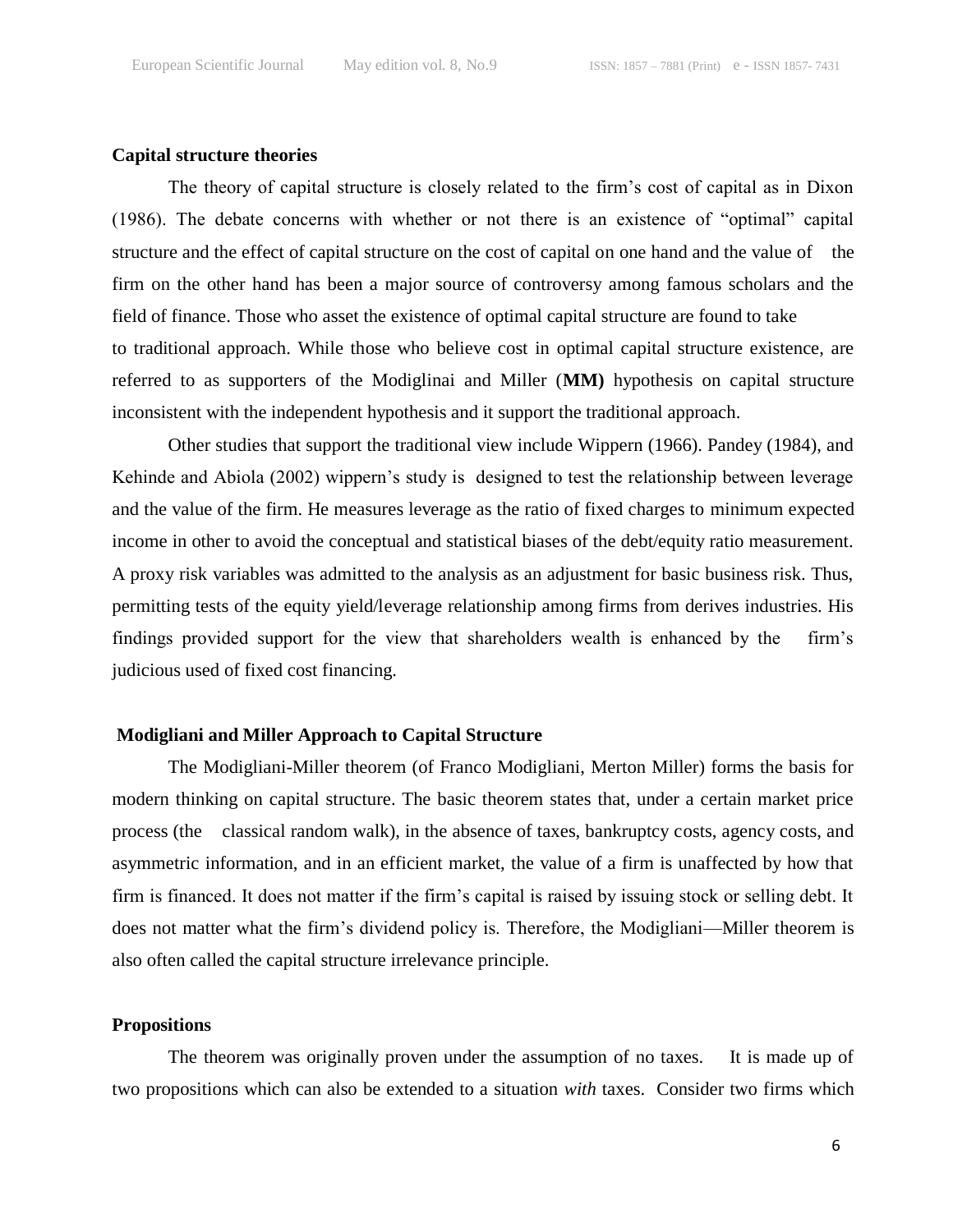are identical except for their financial structures. The first (Firm U) is unlevered: that is, it financed partly by equity only. The other (Firm L) is levered: it is financed partly by equity, and partly by debt. The Modigliani-Miller theorem states that the value of the two firms is the same.

# **Without taxes**

**Proposition I:**  $Vu = VL$  where  $Vu$  is the value of an unlevered firm  $=$  price of buying a firm composed only of equity, and *V*L is the value of a levered firm = price of buying a firm that is composed of some mix of debt and equity. Another word for levered is geared, which has the same meaning.

To see why this should be true, suppose an investor is considering buying one of the two firms U or L. instead of purchasing the shares of the levered firm L, he could purchase the shares of firm U and borrow the same amount of money B that firm L does. Therefore, the price of L must be the same as the price of U minus the money borrowed B, which is the value of L's debt.

This discussion also clarifies the role of some of the theorem's assumptions. We have implicitly assumed that the investor's cost of borrowing money is the same as that of the firm, which need not be efficient markets, or if the investor has a different risk profile to the firm.

**Proposition II:** 



Proposition II with risky debt. As leverage (D/E) increase, the WACC (k0) stays constant.  $ke = k0 + (k0 - kd)$ 

*D* 

*ke* is the required rate of return on equity, or cost of equity. E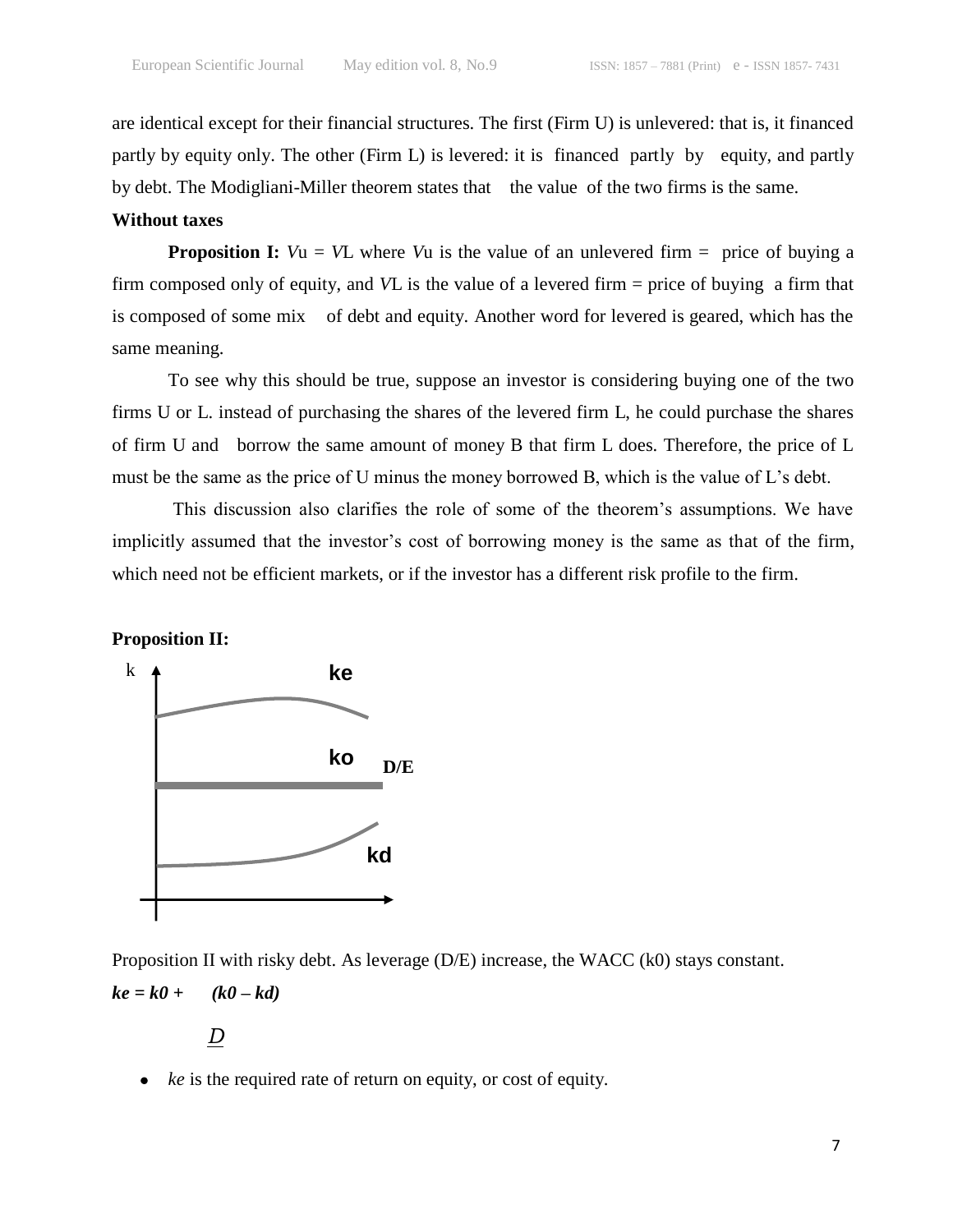- *k0* is the company unlevered cost of capital (ie assume no leverage).
- *kd* is the required rate of return on borrowings, or cost of debt.
- $D/E$  is the debt-to-equity ratio.

A higher debt-to-equity ratio leads to a higher required return on equity, because of the higher risk involved for equity-holders in a company with debt. The formula is derived from the theory of weighted average cost of capital (WACC).

These propositions are true assuming the following assumptions:

- No taxes exist,
- No transaction costs exist, and
- Individuals and corporations borrow at the same rates.

These results might seem irrelevant (after all, none of the conditions are met in the real world), but the theories is still taught and studies because it tells something very important. That is, capital structure matters precisely because one or more of these assumptions is violated. It tells where to look for determinants of optimal capital structure and how those factors might affect optimal capital structure.

# **With taxes**

# **Proposition I:**

 $VL = Vu + TcD$ 

Where

- *VL* is the value of a levered firm.
- *V*u is the value of an unlevered firm.
- $TcD$  is the tax rate (Tc) x the value of debt (D)
- The term TcD assumes debt is perpetual

This means that there are advantages for firms to be levered, since corporations can deduct interest payments. Therefore leverage lowers tax payments. Dividend payments are nondeductible.

# **Proposition II:**

 $rE = r_0 + \frac{D}{r_0} (r_0 - r_D) (1 - T_c)$ 

where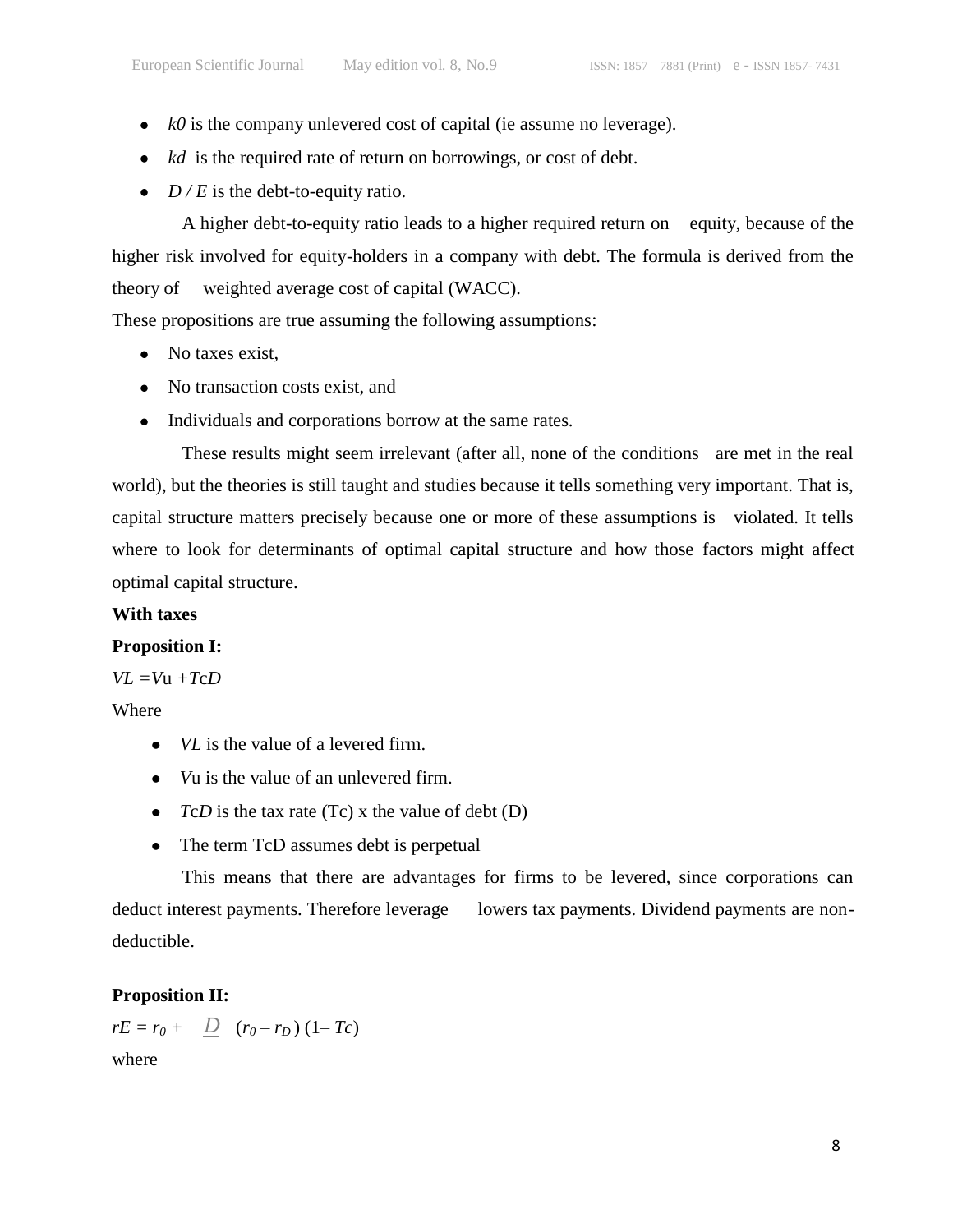- $rE$  is the required rate of return on equity, or cost of levered equity = unlevered equity + financing premium.
- $\bullet$   $r_0$  is the company cost of equity capital with no leverage(unlevered cost of equity, or return on assets with  $D/E = 0$ ).
- $\bullet$   $r_D$  is the required rate of return on borrowings, or cost of debt.
- $D/E$  is the debt-to-equity ratio.
- $T_c$  is the tax rate.

The same relationship as earlier described stating that the cost of equity rises with leverage, because the risk to equity rises, still holds. The formula however has implications for the difference with the WACC. Their second attempt on capital structure included taxes has identified that as the level of gearing increases by replacing equity with cheap debt the level of the WACC drops and an optimal capital structure does indeed exist at a point where debt is 100% The following assumptions are made in the propositions with taxes:

- Corporations are taxed at the rate  $T_c$  on earnings after interest,  $\bullet$
- On transaction costs exist, and  $\bullet$
- $\bullet$ Individuals and corporations borrow at the same rate

Miller and Modigliani published a number of follow-up papers discussing some of these issues. The theorem was first proposed by F. Modigliani and M. Miller in 1958.

# **Economic consequences**

While it is difficult to determine the exact extent to which the Modigliani-Miller theorem has impacted the capital markets, the argument can be made that it has been used to promote and expand the use of leverage.

When misinterpreted in practice, the theorem can be used to justify near limitless financial leverage while not properly accounting for the increased risk, especially bankruptcy risk that excessive leverage ratios bring. Since the value of the theorem primarily lies in understanding the violation of the assumptions in practice, rather than the result itself, its application should be focused on understanding the implications that the relaxation of those assumptions bring.

# **Criticisms**

The formula's use of EBIT / Cost of Capital to calculate a company's value is extremely limiting. It also uses the weighted average cost of capital formula, which calculates the value based on  $E + D$ , where  $E =$  the value of equity and  $D =$  the value of debt. Modigliani and Miller are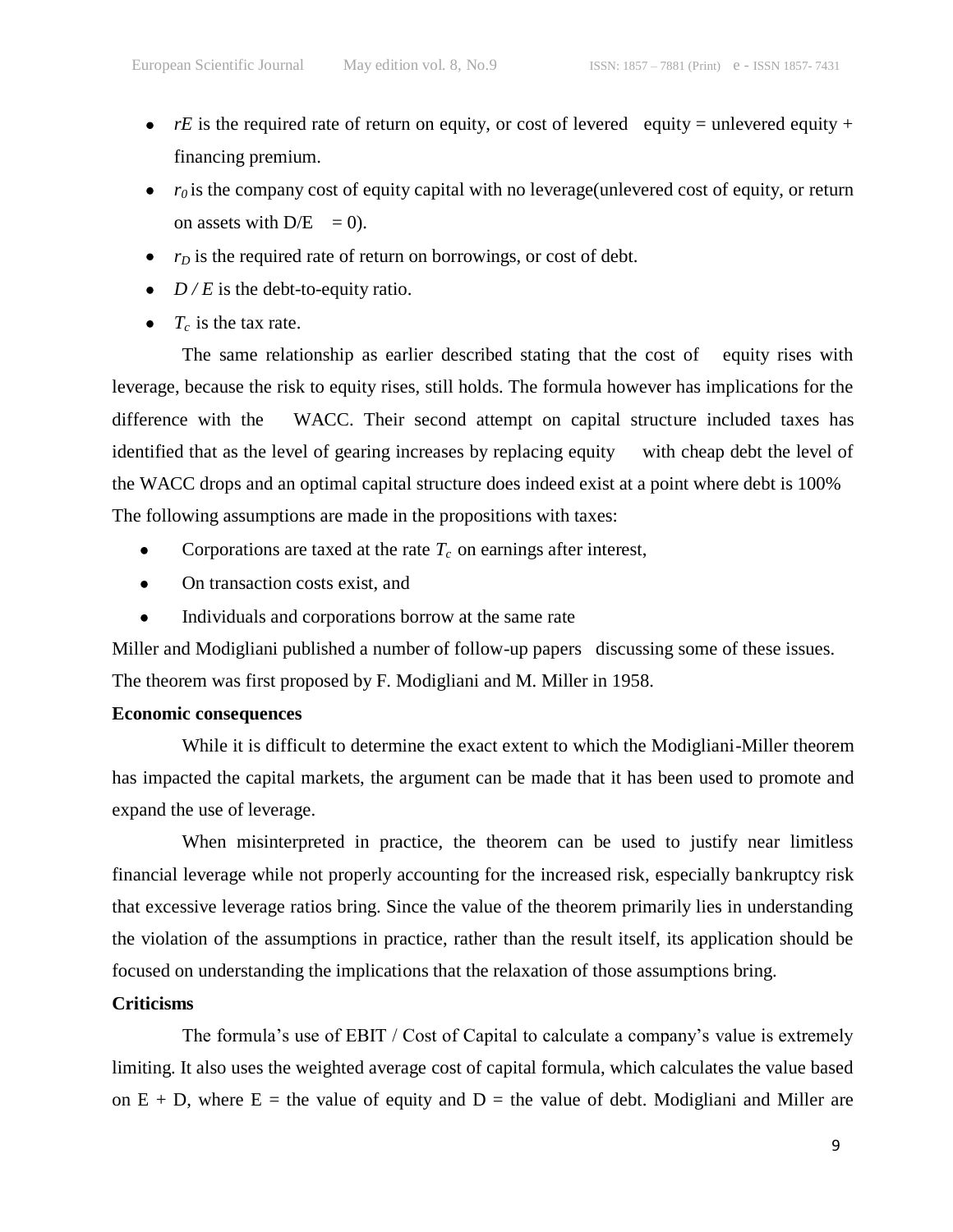equating two different formulas to arrive at a number which maximizes a firm's value. It is inappropriate to say that a firm's value is maximized when these two different formulas cross each other because of their striking differences. The formula essentially says a firm's value is maximized when a company has earnings **\*** the discount rate multiple = book value. Modigliani and Miller equate  $E + D = EBIT / Cost$  of Capital. This seems to over-simplify the firm's valuation.

#### **Durrand View on The Effect of Capital Structure on Firm's Value and Cost of Capital**

Durrand (1967) identifies two extreme views on the effect of capital structure on firm's value and cost viz.

#### **The Net Income Approach**

This theory stated that the use of dent will positively affect the value of the firm indefinitely, that is, the overall cost capital of weighted cost of capital can be increased or reduced through changes in the financial mix or capital structure of the firm. This hypothesis assumes that the cost of debt is less than the cost of equity and that corporate income tax does exist (Pandey, 1995). This hypothesis simply calls for one hundred percent debt finance.

#### **The Net Operating Income Approach**

This theory stated that the weighted average cost of capital (WACC) and the total value of the firm is independent of on each other. It implies that no matter how excessive the firm's use of debt in financing its business common (ordinary) share price will not be affected. It is described as the independent hypothesis by Arthur David (1986), According to Pandey's (1995) the theory is based on the following assumptions.

I. That the market uses an overall capitalization rate to capitalizes the net operating income depending on the business risk. If business risk is assumed to remain unchanged, cost of capital is constant.

II. The use of less costly increases the risk of shareholder.

III. The debt capitalization rate is constant.

IV. Corporate income tax does not exist the theory concluded that all capital structure is optimal, regardless of the composition of debt and equity used.

#### **Traditional Approach**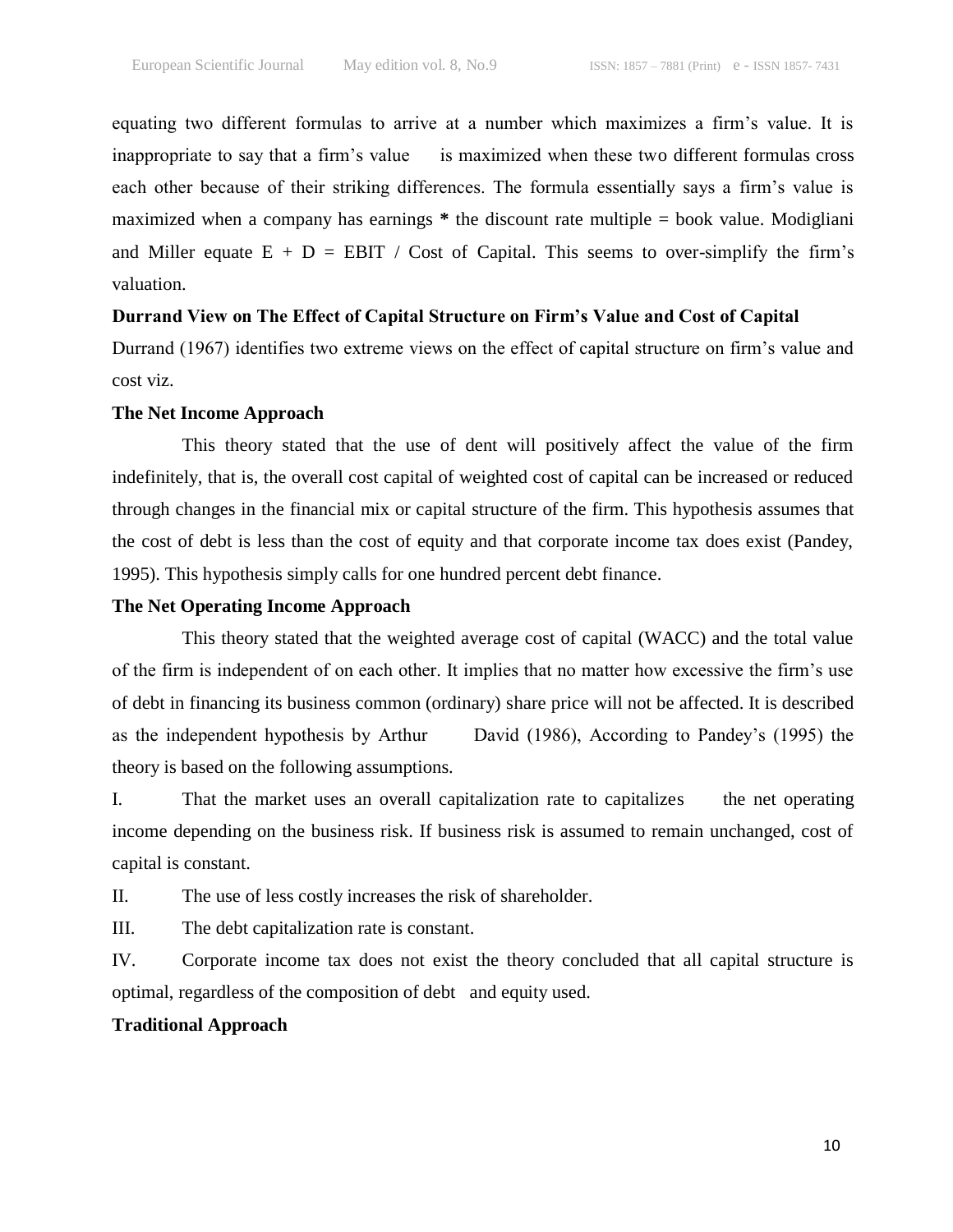This approach is also known as international approach. It is a compromise between the net income approach and the net operating approach. This was why the author argues that the cost of capital declines with leverage up to a point.

The approach assumes that there is an optimal capital structure. And this is a point where the weighted. Average cost of capital (WACC) is at minimum. This is the optimal level of gearing and at this point the shareholders wealth is maximized.

# **Assumptions of Traditional Approach**

The cost of equity is assumed to rise at an increasing rate with average. As the level of gearing increases, the cost of debt remains constant up to certain level of gearing, this significant level the cost of debt will increase.

The weighted average cost of capital (WACC) does not remain constant out rather. Finally as the proportion of debt increases in the firm finance mix.

#### **Recent Theories on Optimal Capital Structure**

The debate on optimal capital structure has shifted from whether it exists or not, determining the optimal for any particular company as well as understanding the underlying influences.

An understanding of the factors at work is provided by those recent theories.

**The Bargaining Based Theory:** This theory of capital structure was presented by Hart and Moore (1999) and Bolton and Scharf stein (1991). This theory stated the firms' capital structure influences potential future negotiations between the firm and its investors, and the anticipations of such negotiations, in turn, influence financial decisions. It is also stated that the choice of financial contract is determined as a trade-off between the discourage ex-cost renegotiations (strategic default) on one hand and on the other hand, the wish to him inefficient liquidation when the firm is cash constrained (liquidity default).

**The Organizational Theory:** This theory focuses on internal financing because it believes external financing on matter its sources, signals, to the market to internal sources are inadequate. Rooted in the belief the companies also do pursue the objectives of conserving and when possible, enhancing their power to distribute cash and of maximizing corporate wealth (defined as that over which management has effective control), the theory argues that when a company issues debt to replace equity, a decrease in corporate wealth occurs. Although as debt increase, corporate wealth decreases, this is regarded as good news for shareholder's since it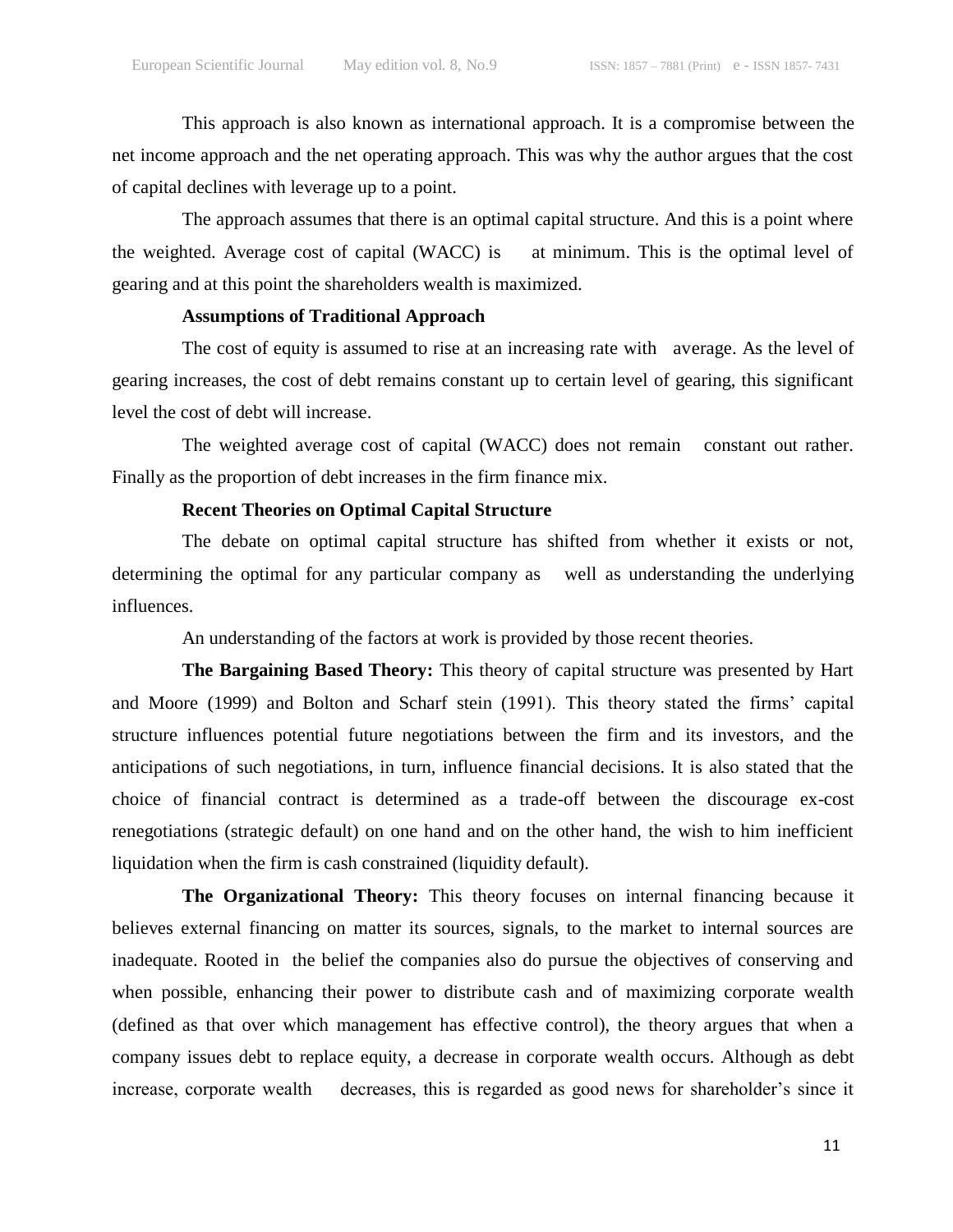does not necessarily result in a change in their wealth. Indeed new debt issues enable a company to avail it if of the associated tax advantages of debt financing.

The organization theory further confirms why most profitable companies typically borrow the least. High earnings result in greater retention and less reliance on external financing and consequently, a lower debt ratio. The theory also explains the aggressive use of debt or leverage in leveraged buyouts.

(LBOs), take over and restructuring as high ratio more or less compels mature companies to undertake only positive new capital projects or acquisitions. This is because debt financing confers a contractual bond on the company forcing it to distribute cash to investors. This theory has however been criticized for holding corporate wealth as synonymous with shareholder wealth maximization.

**The Static Trade-Off Theory:** It postulated that the tax deductibility of interest payments includes a company to borrow up to margin where the present value of interest tax shields is just offset by the value loss due to agency costs from issuing risky debts as well as the cost of possible liquidation or-organization. In other words, the theory attempts to balance the corporate tax advantages of debt financing against the cost advantage of bankruptcy as well as incorporating personal tax non-debt shields.

Baker and Farrelly (1988) attempted to empirically validate theoretical dividend model but the results are far from being conclusive or in some cases even contradictory. Numerous rationales have been offered as explanations for these divergent results; the model and empirical method of analysis applied (Watts, 1973; and Morgan, 1982), the frequency of sample observation (Walts, 1976a; and Laub, 1976), and the period of the sample (Walts, 1973) are specified as possible causes of the inconsistencies. The purpose of this analysis is to examine the empirical studies of corporate dividend policy and determine whether the choice of method of analysis, frequency of sampling observation, or sample period influences the results of the tests of dividend policy*.*

Marsh and Merton (1986) develop a rational expectations model of dividend policy as management's response to permanent earnings. In equilibrium, dividend levels are determined using future earnings expectations.

Miller and Modigliani (2000) argue that, in a perfect world, the value of the firm is unaffected by its dividend decision, so there should not be any wealth effect upon the announcement of a change in dividend payout policy. It is well known that stock prices generally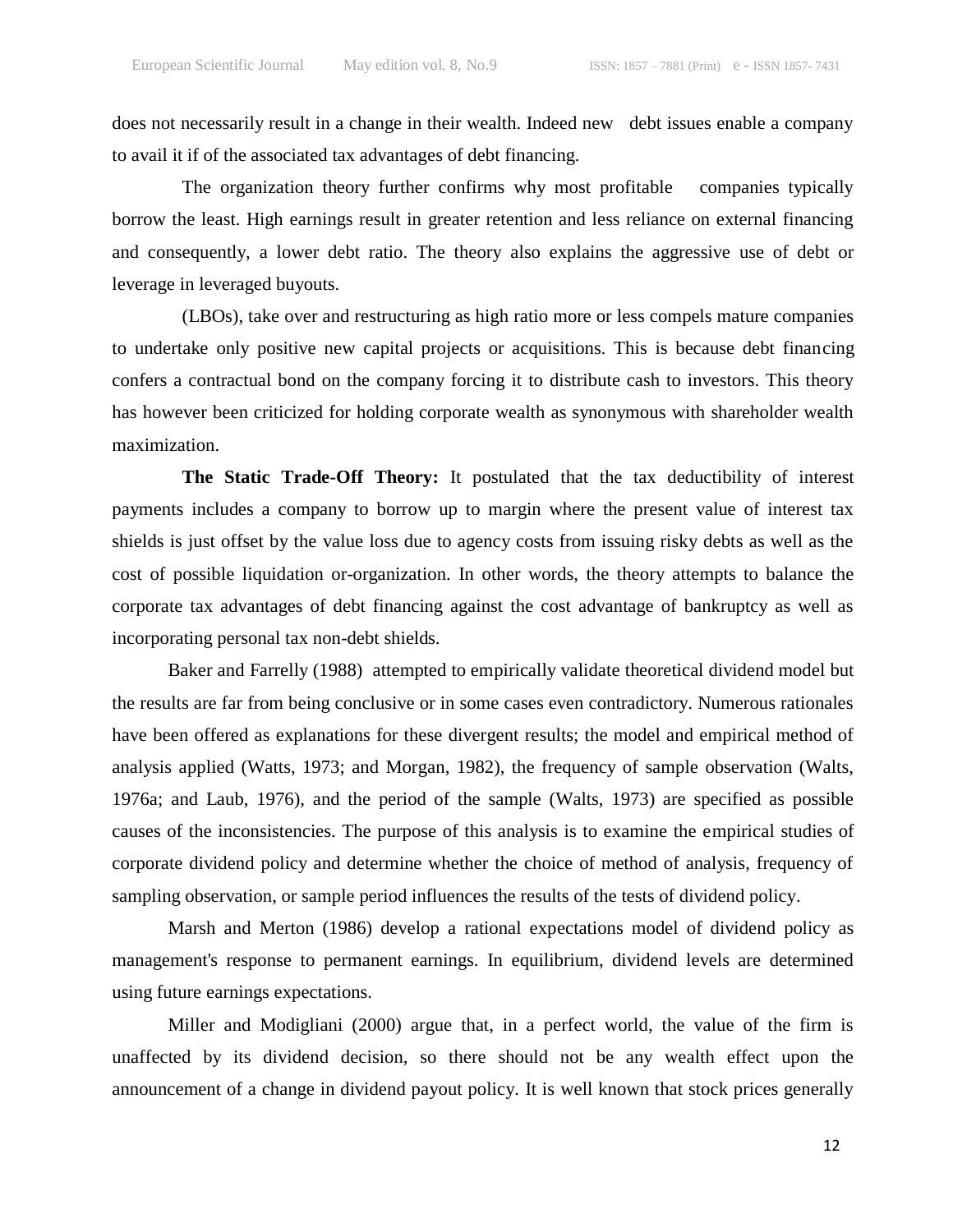move in thy direction of the dividend change. The signaling arguments developed by Bhattacharya John and Williams and Miller and Rock present the basis for arguments of asymmetric information between managers and shareholders. Given this environment, management has the incentive to signal positive firm - specific private information to shareholders. Negative information would be withheld until financial constraints force the release of such information.

Jensen's (1999) Free Cash Flow/over investment hypothesis (FCF) provides and alternative explanation for the positive relationship between the direction of the dividend change and the stock price reaction. Jensen (1999) argues that managers tend to hoard cash to invest in negative NPV projects for their own utility maximization. The agency costs that result from this over investment decrease the value of the firm. Like the signaling hypothesis, the FCF argument suggests there should be a positive relationship to the direction of the dividend policy change and the stock price reaction. However, the FCF argument differentiates itself with respect to the level of growth opportunities faced by the firm. If a firm initiated a cash dividend, FCF arguments postulate there are few r funds available for costly over investment. Likewise, the dividend omissions, the strongest form of a decrease would reduce the value of the firm because there are more funds available for over investment. The FCF hypothesis predicts larger stock price reactions for firms with few growth opportunities as opposed to firms with many growth opportunities.

Ross (2000) shows that increase in the rate of idiosyncratic information flow may increase the residual variance of stock returns, rather than their mean value, which is a measure of the wealth effect. Without allowing for possible increases in residual variance, i.e, the variance effect, one may misinterpret the apparent stock price reaction as a wealth effect. As a result, a positive wealth effect may be ascribed when there is really no true wealth effect, but rather a strong variance effect. Sanders and Robins (2005) following Collins and Dent (1998), develop both a conditional test statistic, which allows for heteroskedastic abnormal returns across events, and on unconditional test statistics, which allows for both heteroskedasticity and changes in residual variance upon announcement. This allows for the separation of the wealth and variance effects.

#### **Re-Statement of research hypothesis**

The hypotheses tested in this study are stated below:

**Ho:** Payout ratio has no significant influence on the value of the firm.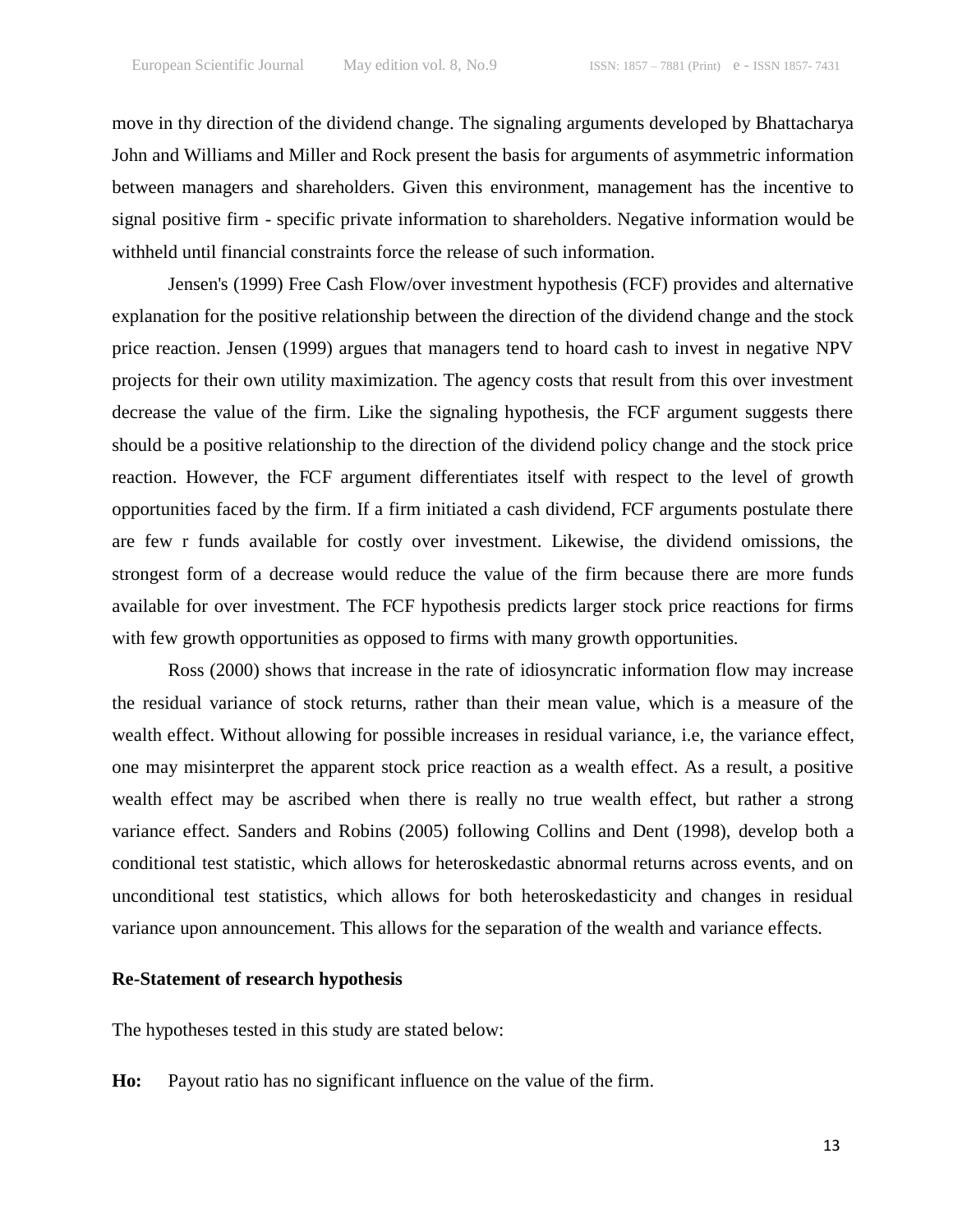# **H1:** Payout ratio has significant influence on the value of the firm.

**Ho:** Dividend policy of a firm is determined by its long-term pay out ratio.

**H1:** Dividend policy of a firm is not determined by its long-term pay-out ratio.

# **Sources of data**

The data used were gathered from secondary sources. Secondary data are reliable, easy to understand and are of descriptive models. These secondary data for this essay topic includes; Journal of Central Bank of Nigeria (CBN), Economic and Financial Review (EFR) and the Nigerian Stock Exchange Fact book (NSEF).

The variable on which data was collected includes; Dividend per share, profit after tax, payout ratio and Earnings per share. The earnings per share is used as a proxy for value of the firm while profit after tax capture the firm's dividend policy. The variables identified would be integrated into models to test the impact of dividend policy on the value of the firm. The data covered periods of 1988 to 2008.

# **Model specification**

This involves expressing the relationship in mathematical form. Specifically, it is concerned with formulating the models with in the economic phenomena will be empirically determined.

This study consists of two equations specified as follows:

EPS =  $F(\triangle POR)$ …………1a  $PAT = F(\triangle POR)$ …………2a Where  $EPS =$  Earnings per share  $PAT =$  Profit after tax

The study uses the ordinary least square of simple regression method to estimate the parameters of the model. Thus, the relationship between the variables under consideration can be written as:

 $EPS = \Box o + \Box_1 \Delta POR + Ut$  -----------------------1b

Where

 $EPS =$  Earnings per share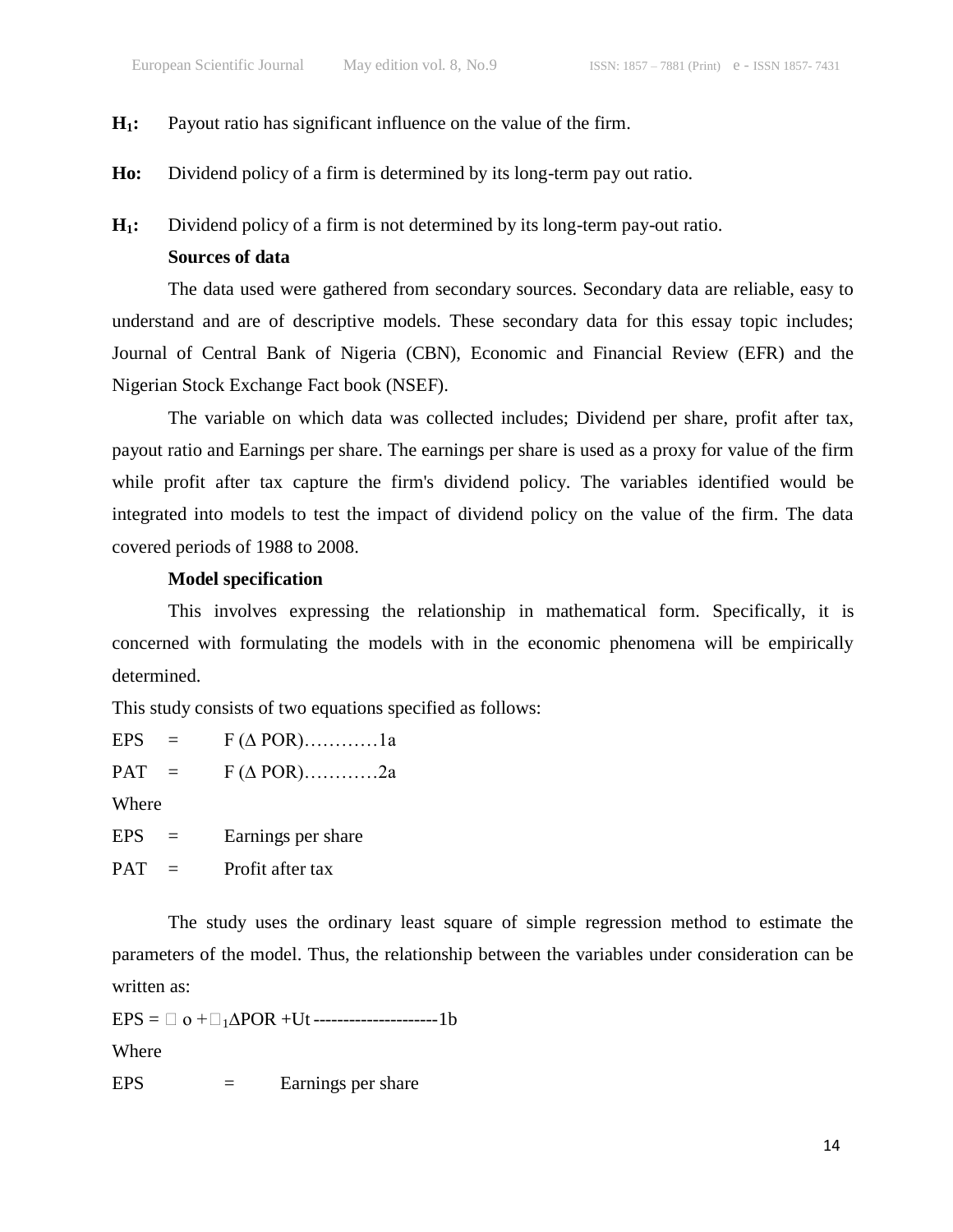| $\triangle$ POR = | Change in pay-out ratio |                         |  |  |
|-------------------|-------------------------|-------------------------|--|--|
| $\Box$ 0          | $=$                     | Constant term           |  |  |
| Πi                | $=$                     | Coefficient of POR      |  |  |
| Ut                | $=$                     | Error term              |  |  |
|                   |                         |                         |  |  |
| Where             |                         |                         |  |  |
| <b>PAT</b>        |                         | Profit after tax        |  |  |
| $\triangle POR$   | $=$                     | Change in pay-out ratio |  |  |
| βo                | $=$                     | Constant term           |  |  |
| βl                | $=$                     | Coefficient of POR      |  |  |
| Ut                | $\equiv$                | Error term              |  |  |
|                   |                         |                         |  |  |

# Apriori Expectation

For model I, we expect a positive relationship between ∆ pay-out ratio and earnings per share. The higher the pay-out ratio of the firm, the lower the retained earnings, and the greater the earning per share to shareholders. Thus,  $\Box$  1 > 0.

In model II, we also expect bl to be positive, that is,  $bl > 0$ . An increase in pay-out ratio as a result of higher profits would causes the dividend accumulated individual shareholders to increase.

# **Analytical Techniques**

This study adopts the ordinary least square method of simple regression model was employed in order to effectively analyze the impact of dividend policy on the value of the firm. For these models, earnings per share and profit after tax would serve as dependent variables for model 1 and 2 respectively while change in pay-out would serve as explanatory for the two models.

The criteria for analysis of data are as follows:

**Economic Criteria:** This is a major criterion in an econometric study and its aim is to be certain whether the prior assumption holds. On theoretical ground we expect the following that

ðEPS > 0--------------------------------------Positive

ðPOR

ðPAT > 0 --------------------------------------- Positive

ðPOR

Meaning that the parameters POR is expected to have positive sign for the estimate to be reliable.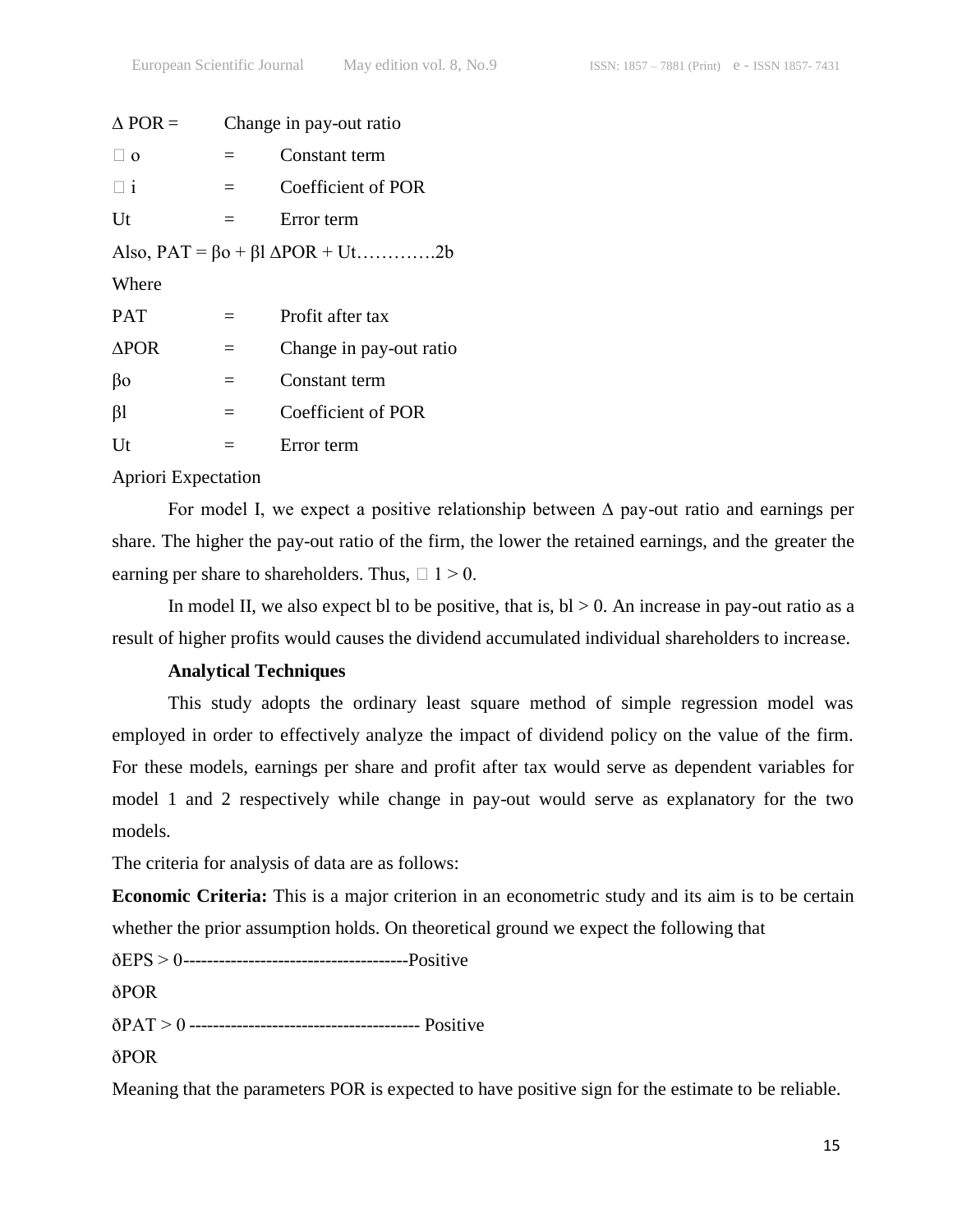# **Statistical Criteria:**

The test would be used to find out whether the explanatory variables (POR) are variables to explain what happens to the dependent variables. Here the coefficient of determination would be used to see the influence of the explanatory variable on the dependent variable (EPS; PAT).

The test of the significance of coefficient would be carried out with the distribution rule of the thumbs test. Also the test for the overall significance is obtained with the computation of the F-Statistic which is carries out in economic study such as to ascertain the coefficient of determination validity and of the parameters estimated whether they relevant or not. This implies the null hypothesis:

Ho =  $\beta_0 = \beta_1 = \beta_2 = \beta_3 = 0$ 

If null hypothesis (Ho) is accepted our parameters are not significantly different from zero. And if the alternative hypothesis is accepted, that is (HI), then our estimates are significantly different from zero. Then our independent variables have influence on the dependent variables. The result of the computed data is compared to that under the n - k degree of freedom for t-

distribution and degree of freedom for F- Statistics where:

 $N =$  Number of samples/years

 $K =$  Number of parameters

If tc  $>t_t$  = reject the null hypothesis and accept the alternative hypothesis;

If  $t_c < t_t$  = accept null hypothesis and reject alternative hypothesis.

If  $F_c$  > Ft = reject null hypothesis i.e. Our parameter are significant.

## **Data presentation and analysis**

The data for the analysis are as presented on table 1.

**Table 1:** Earning per share, Dividend payout, and profit after tax (1988 -2008)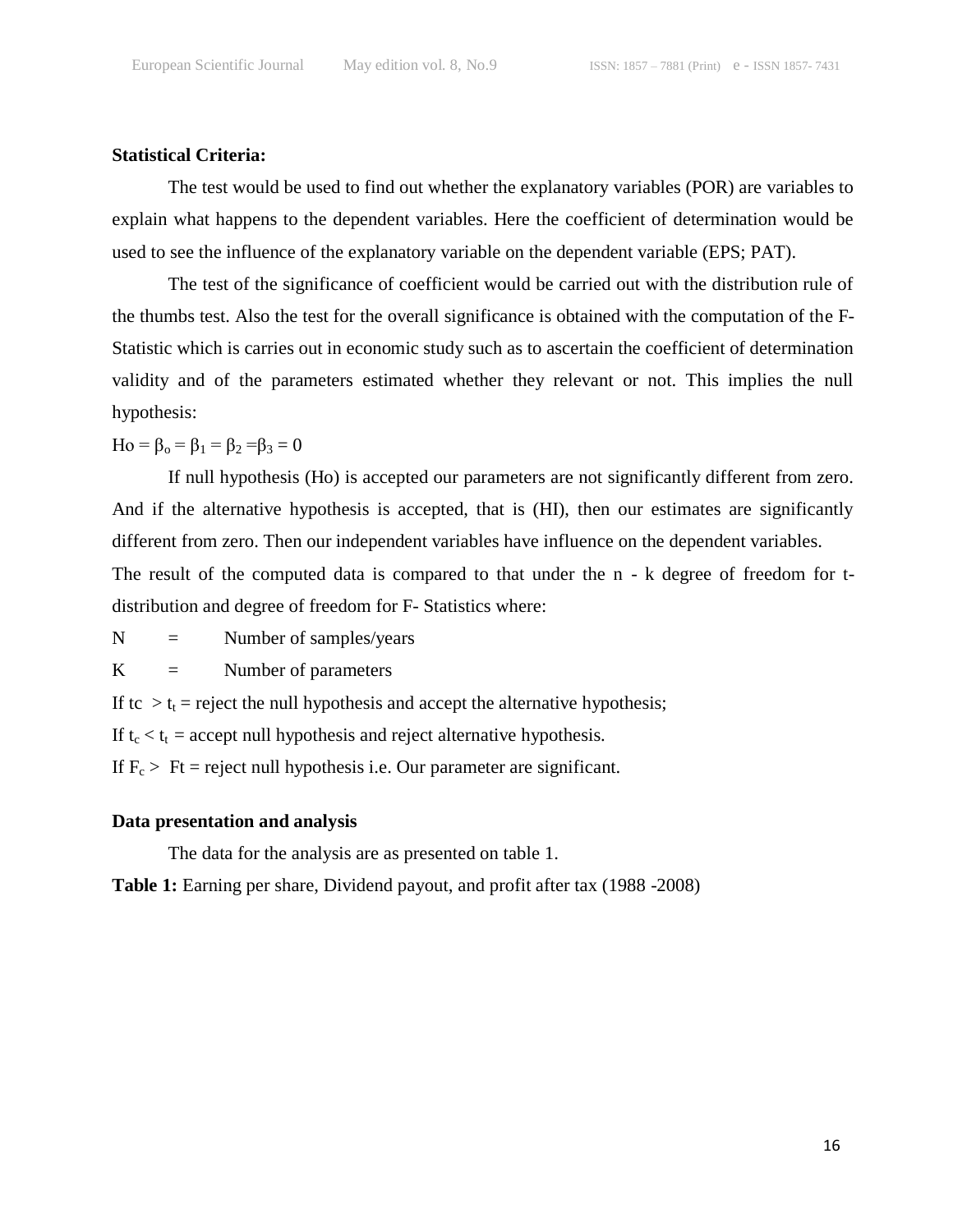# **First Bank of Nigeria plc**

| <b>YEARS</b> | DSP(k) | ESP(k) | <b>PAT</b> | <b>POR</b> |
|--------------|--------|--------|------------|------------|
| 1988         | 13.50  | 44.60  | 74         | 0.3027     |
| 1989         | 15.00  | 64.24  | 106        | 0.2335     |
| 1990         | 2.50   | 50     | 205        | 0.0500     |
| 1991         | 2.50   | 50     | 205        | 0.0500     |
| 1992         | 40     | 207    | 335        | 0.1932     |
| 1994         | 70     | 315    | 741        | 0.2222     |
| 1995         | 50     | 157    | 756        | 0.3185     |
| 1996         | 70     | 174    | 1009       | 0.4023     |
| 1997         | 56     | 166    | 1202       | 0.3373     |
| 1998         | 1.00   | 180    | 2027       | 0.0056     |
| 1999         | 1.00   | 307    | 3360       | 0.0033     |
| 2000         | 125    | 346    | 4739       | 0.3613     |
| 2001         | 130    | 312    | 5066       | 0.4167     |
| 2002         | 130    | 235    | 4776       | 0.5532     |
| 2003         | 150    | 434    | 11010      | 0.3456     |
| 2004         | 155    | 399    | 11483      | 0.3885     |
| 2005         | 106    | 335    | 13234      | 0.3164     |
| 2006         | 100    | 294    | 17383      | 0.3401     |
| 2007         | 100    | 178    | 20636      | 0.5618     |
| 2008         | 100    | 267    | 36540      | 0.3745     |

**Source:** Nigerian Stock Exchange Fact book

DPS represents Dividend per share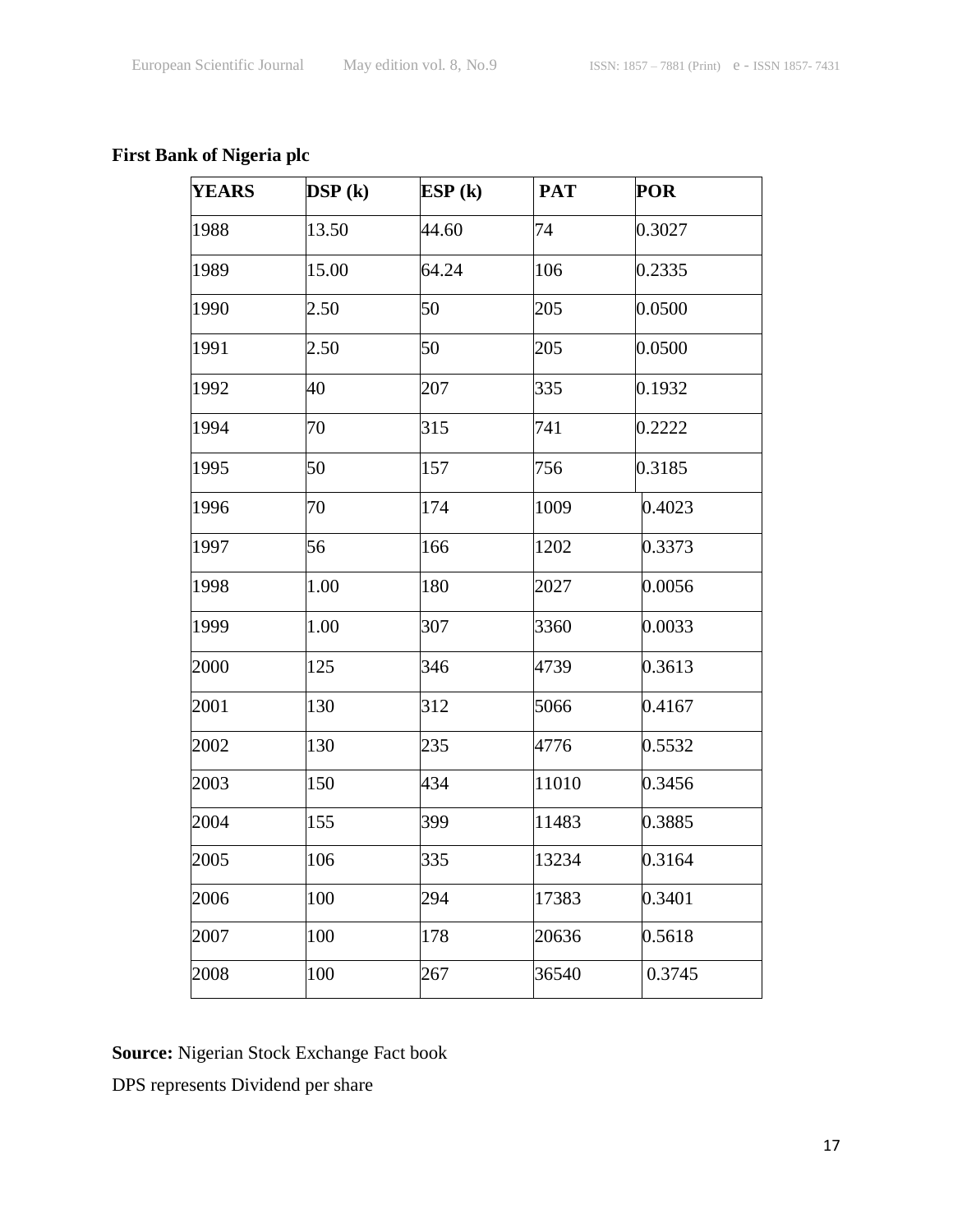# EPS represents Earnings per share

PAT represents Profit after tax

# POR represents Pay-out ratio

| <b>YEARS</b> | $\overline{DPS}$ (k) | EPS(k) | <b>PAT</b> | <b>POR</b> |
|--------------|----------------------|--------|------------|------------|
| 1988         | 4.00                 | 22     | 70359      | 0.1818     |
| 1989         | 5.00                 | 30     | 94866      | 0.1667     |
| 1990         | 5.00                 | 31     | 97699      | 0.1613     |
| 1991         | 2.12                 | 3      | 7938       | 0.7067     |
| 1992         | 6.25                 | 26     | 83530      | 0.2404     |
| 1994         | 8                    | 33     | 420        | 0.2424     |
| 1995         | 13                   | 46     | 575        | 0.2826     |
| 1996         | 32                   | 89     | 1142       | 0.3596     |
| 1997         | 35                   | 101    | 1297       | 0.3465     |
| 1998         | 70                   | 149    | 1924       | 0.4698     |
| 1999         | 0.35                 | 0.75   | 1924       | 0.4667     |
| 2000         | 0.53                 | 1.27   | 3249       | 0.4173     |
| 2001         | 0.75                 | 2.24   | 5767       | 0.3348     |
| 2002         | 1.25                 | 2.24   | 5866       | 0.5580     |
| 2003         | 1.35                 | 3.08   | 8262       | 0.4383     |
| 2004         | 1.35                 | 3.09   | 8262       | 0.4369     |
| 2005         | 1.40                 | 2.49   | 8933       | 0.5622     |
| 2006         | 1.40                 | 2.19   | 10074      | 0.6393     |
| 2007         | 1.73                 | 1.00   | 10868      | 0.5780     |
| 2008         | 1.73                 | 1.00   | 13770      | 0.5780     |

# **Table 2: Union Bank of Nigeria plc**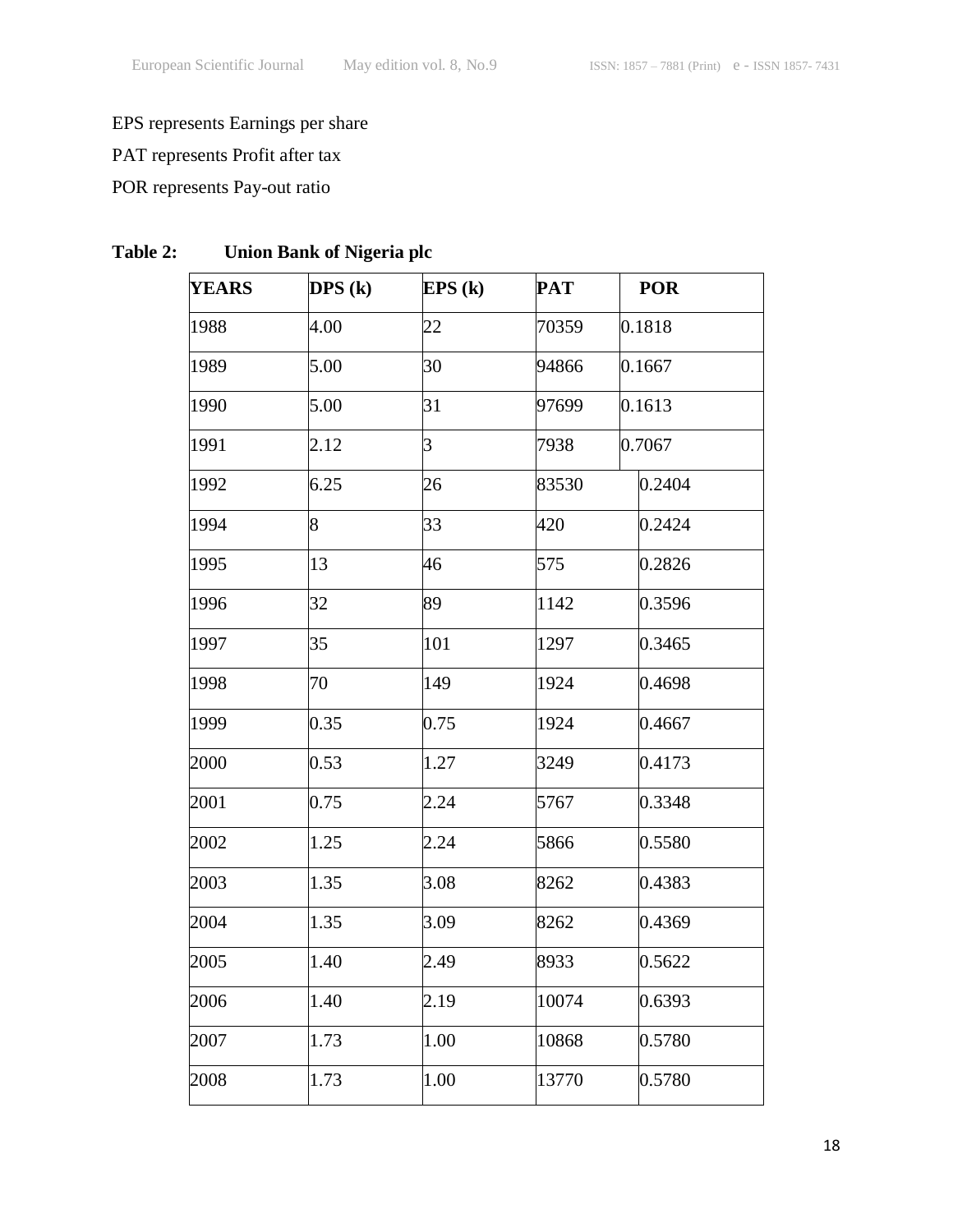## **Source:** Nigerian Stock Exchange, Lagos

DPS represents Dividend per share

EPS represents Earnings per share

PAT represents Profit after tax

POR represents Pay-out ratio

## **Empirical Result and Interpretation**

The empirical result shows:

Model l

EPS =  $a_0 + a_1 POR + e$ EPS  $=$  174.876 + 138.200 POR  $t = (3.649)(8.120)$  $SE = (47.919) (123.383)$  $R = 0.779$  F = 41.255  $R2 = 0.932$   $DW = 2.380$ 

5% level of significance

The above model attempts to find out the relationship between earnings per share and dividend policy proxy by pay-out. The objective was to determine the influence dividend policy on wealth of share holders in Nigeria. From the empirical results, the co-efficient of correlation show that the dependent variable (EPS) and the independent variable (POR) related which is a very high relationship. This means that pay-out used as independent variable has a very high level of linear relationship of 77%.

The coefficient of determination with R squared shows that 93% of the trend in earnings per share in banks understudies is determined by dividend policy adopted as used in the regression proxy by pay-out ratio. While other unexplained variables account for 07% of earning per share. From this, one can infer that the independent variables exert a greater influence on the earnings per share of the banks as regard dividend policy.

The adjustment R square recorded 89.1 %, this indicates that our model is a good abstraction, which can fit into a larger population.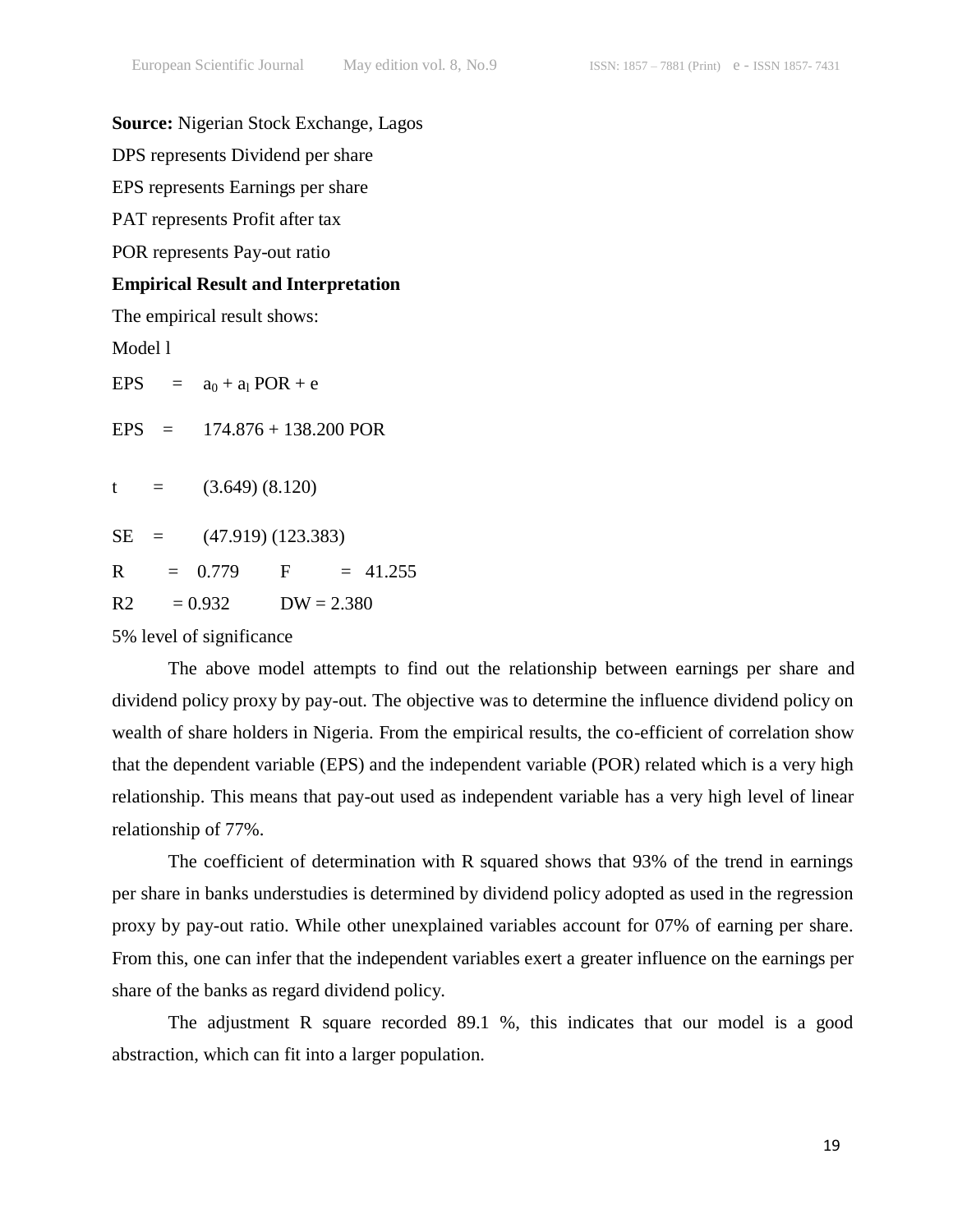Based on the results obtained, the standard error and t-ratio indicates that the results are statistically significant. The t-statistics stood at 8.120; the decision rule requires if t falls in the acceptance region i.e. If t  $0.025 < t < 8.120$ . In this case, the estimate t - ratio (8.12Q) did not fall within the acceptable region and therefore we reject the null hypothesis and accept the alternative hypothesis that there is a significant influence of dividend policy on the value of the firm (proxied by earnings per share).

The F- statistic (ANOVA) of the model indicates' that the model has closeness of fit which means that the model is statistically significant at  $5\%$  level of significance. The F-Statistic  $=$ 41.255 is greater than the F tab  $= 4.08$ . Therefore, with respect to theoretical expectation, the coefficient of degree of earnings per share conformed to the apriori expectation. The estimated parameter (aI) is statistically significant at 5% level of significance. Similarly, the null hypothesis is rejected while the alternative hypothesis is accepted. This implies that there is a significant relationship between pay-out ratio and earnings per share.

The Durbin - Watson by observation is 2.380 is high and because it is greater than the upper critical value of (1.69) and that D.W value must be in the neighborhood of 2.0, hence we conclude that there is no serial correlation in the variables. Also, for the independent variable and sample size of forty, an absence of serial correlation is affirmed.

# **Model 2**

|                             |  | $PAT = b0+b1 POR + e$ |                               |  |
|-----------------------------|--|-----------------------|-------------------------------|--|
|                             |  |                       | $PAT = 25011.990 + 30708.782$ |  |
| T                           |  | $=$ (2.719) (6.297)   |                               |  |
|                             |  |                       | $SE = (9197.352) (23681.812)$ |  |
|                             |  |                       | $R = 0.206$ $F = 31.681$      |  |
| $R2 =$                      |  |                       | $0.804$ D.W = 0.733           |  |
| $50/$ lavel of cianificanos |  |                       |                               |  |

5% level of significance.

Where profit after tax (PAT) is dependent variable and payout ratio (POR) is independent variable.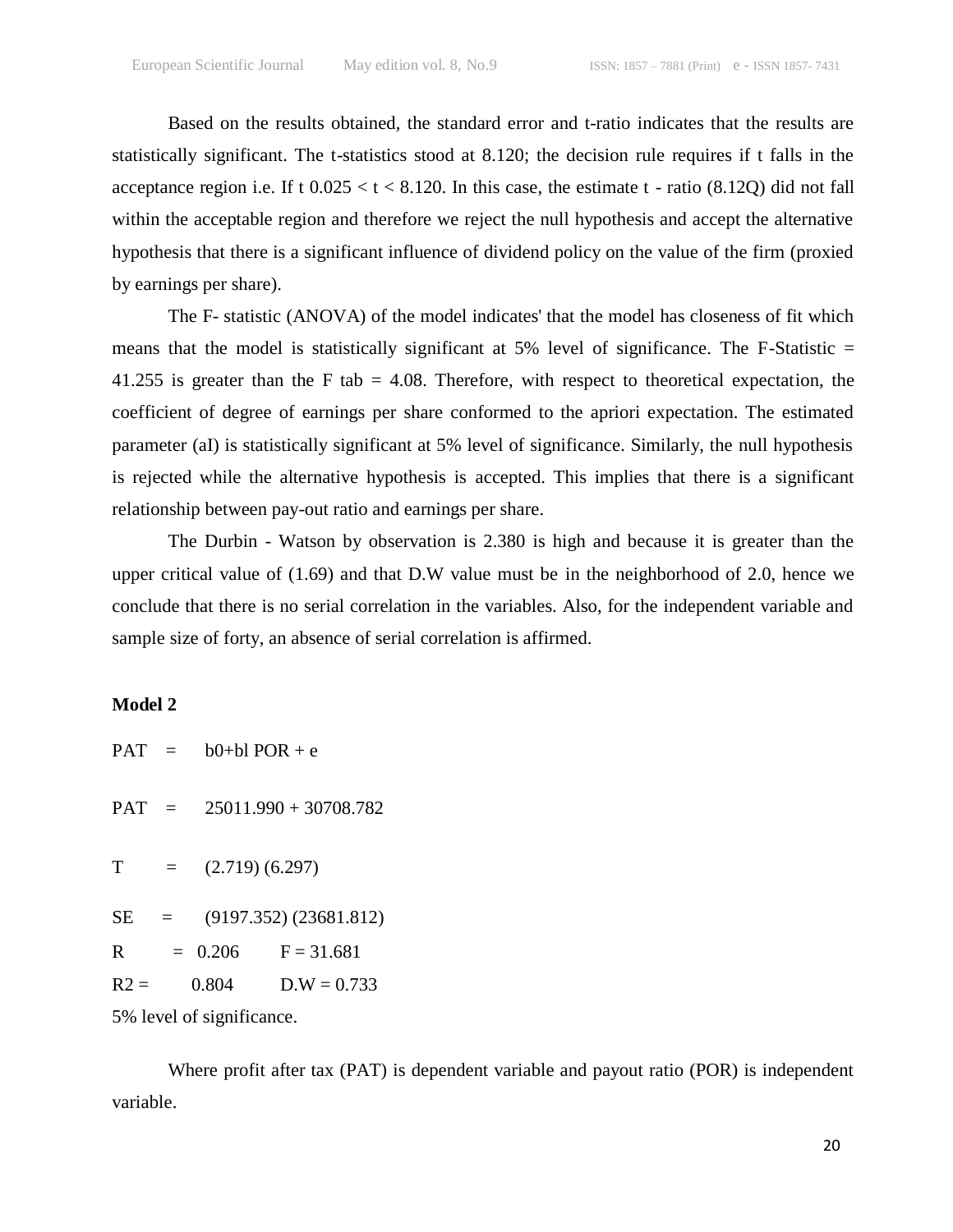The results that payout ratio has a positive relationship with profit after tax which also agree with the apriori expectation that a trend in payout ratio would lead to an increase in profit after tax for the banks. For instance, Pandey (1999), observed that there is a significant relationship between dividend and the independent variables such as Return or dividend per share, earning per share, Risk, Leverage etc. The greater the cash position of a company, the greater the ability to pay dividend.

The coefficient of correlation 0.206 is high which suggests that the level of relationship between the dependent and independent variable is 20.6%. This confirmed by the coefficient of Rsquared which is high at 80.4%. This means that 80.4% variation in payout ratio. From the conclusion, we agree that dividend policy proxied by payout ratio has significant influence on profit after tax of value of the firm in Nigeria.

The F - statistics is 31.681. This value shows that the independent variable is statistically significant in explaining profit after tax at 5% level of significance. This showed that the trends in independent variables that is. Payout ratio is strong and major determinant of profit after tax in banks. Also, this value (31.681) is greater than F tab (4.08), mean that we reject null hypothesis and accept alternative hypothesis ( $F \text{ cal} > F \text{ table}$ ).

The Durbin Waston test is 0.733 is greater than the lower critical value (0.69) means that there is absence of serial correlation in the model.

#### **Summary of findings**

The hypothesis formulated in the study is tested. From the regression result carried out on model l, F tab 31.681 is greater than 4.08, therefore we reject Ho and accept HI that pay-out ratio has no significant influence on the value of the firm changes in the payout ratio of a company does not significantly determine the changes in value of the company (proxies by earning per share) .

For model 2, the F statistics is 31.681 is greater that F tab (4.08), therefore we reject the Ho and accept HI that dividend policy of a firm is determined by its long-term payout ratio.

The negative relationship between Earnings per share (EPS) and Pay-Out Ratio (POR) this implies that a decrease in Pay-Out Ratio (POR) does not induce a decrease in Earnings per share (EPS), and The positive relationship between Profit After Tax (P AT) and Pay-Out Ratio (POR) implies that an increase in Pay-Out Ratio (POR) induces an increase in Profit After Tax (PAT).

## **Conclusion and recommendation**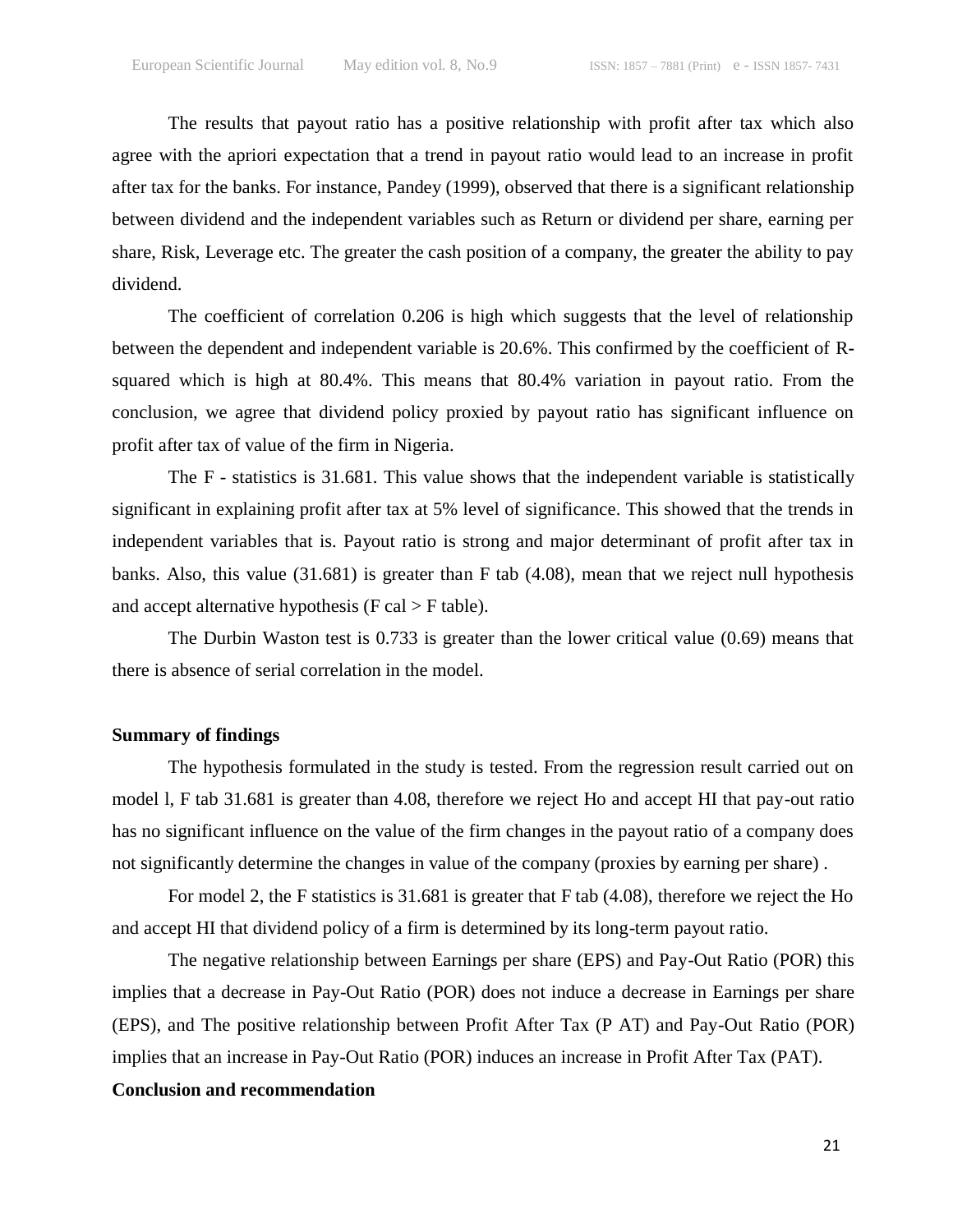This research work was carried out on "Dividend policy and the value of the firm: An Empirical Analysis" using five publicly quoted Nigerian banks as the scope of study. The research work believes that dividend payout is a better way of stimulating investment decision among banks, which invariably influence investment decision in the country as a whole.

The preference of dividend income by shareholders rather than that of capital gain of their investment guide this assertion because most shareholders believe that earning dividend income on their investment is a sign of growth in the bank they have invested in. This is another reason why most shareholders feel very uncomfortable when their companies retain all their profit after tax for investment purposes.

It is also established that similarities exist in the mode of dividend policy of most Nigerian banks. The dividend per share paid out of the earnings per share of these banks fluctuated over the years as indicated in the analysis table. At some instances, it will rise significantly and at other times it will fall sharply which indicates that both economic conditions and government regulations affects dividend policy of these banks.

It was guided that dividend policies adopted by the directors of various banks have serious consequences on the financial needs and growth of the companies. Therefore, if banks directors are given the free hand by the shareholders and government in the formulation of dividend, policy and the running of the affairs of these banks, a good economic objective can be achieved.

This research work also admits that a company that adopts 100% dividend payout without retaining any proportion of its profit after tax either for investment purpose or capitalization may find itself in harsh financial needs when economic conditions takes a depressive dimension.

The banks also believe that a faulty dividend policy if adopted would have adverse implication on the financial needs and growth of the company therefore the following general precepts were adopted by most banks.

- I. Most of the banks do not maintain stable dividend payout ratio since their earnings (later tax profit) is not stable.
- II. Virtually all the banks in study maintain a percentage of their earning as retention ratio.
- III. Banks only payout dividend when profit is recorded.
- IV. Most banks on 100% basis did not adopt suggestions made by some theorist on dividend policy.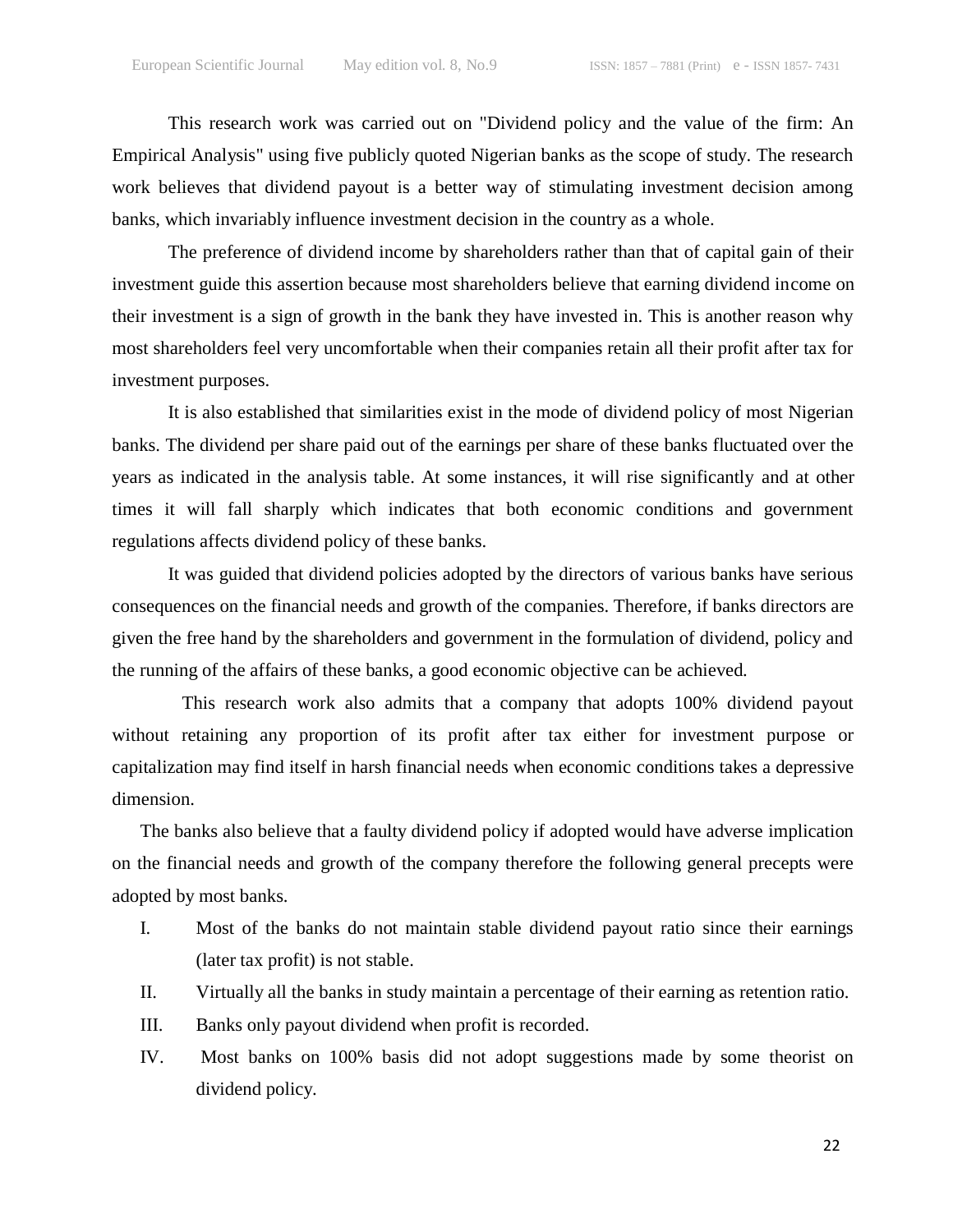In reference to the above discoveries, it is important to state that most banks actually make provisions and avoid the dangers, which a faulty dividend policy could lead their business into. One of the difficulties faced by financial managers or board of directors is the establishment of a good dividend policy. If management is well informed and equipped, they should make a very sound dividend policy which in turn would lead the company into rapid growth and attract investors, would also assist the bank in joining the league of well developed bank because with good dividend policy, the bank can gain access to capital generation either internally or externally, for the development and expansion of the business.

Conclusively, dividend policy decision is not a 'decision of the board of directors alone. The shareholders should be given recognition in a policy like this because they are directly affected by the policy.

If shareholders corporate with the board of directors and other factors considered too, I consider that a fair decision concerning dividend policy could be reached which would help in ensuring the growth and development of the banks and ultimately affects the fortunes of, the Nigerian Economy in positive way.

#### **Recommendations**

The following recommendations are hereby forwarded to the relevant quarters, banks, students, researchers' prospective and rational investors or shareholders. Dividend decision of corporate organization like banks separates the company's net earnings between dividend payout to shareholders and retained earnings. Board of Directors in making this decision must seek optimally in these separations.

This is because shareholders seek to maximize their wealth programmes, which companies have to make investment programmes especially where they are still in their growth stage.

Due to the several factors affecting dividend policy such as legal constraints, funding needs, control issue, debt obligation, investment opportunity, inflation, shareholders expectations etc good planning must be put in place. A balance must be strike by management between longterm financing and wealth maximization decision in an optimum manner.

A dividend policy, which is consistent with high dividend payout, is a clear signal of growth opportunities of the particular industry and as such shareholders can re-invest the funds in the industries and this provides opportunities for expansion in the future. This is not an implication